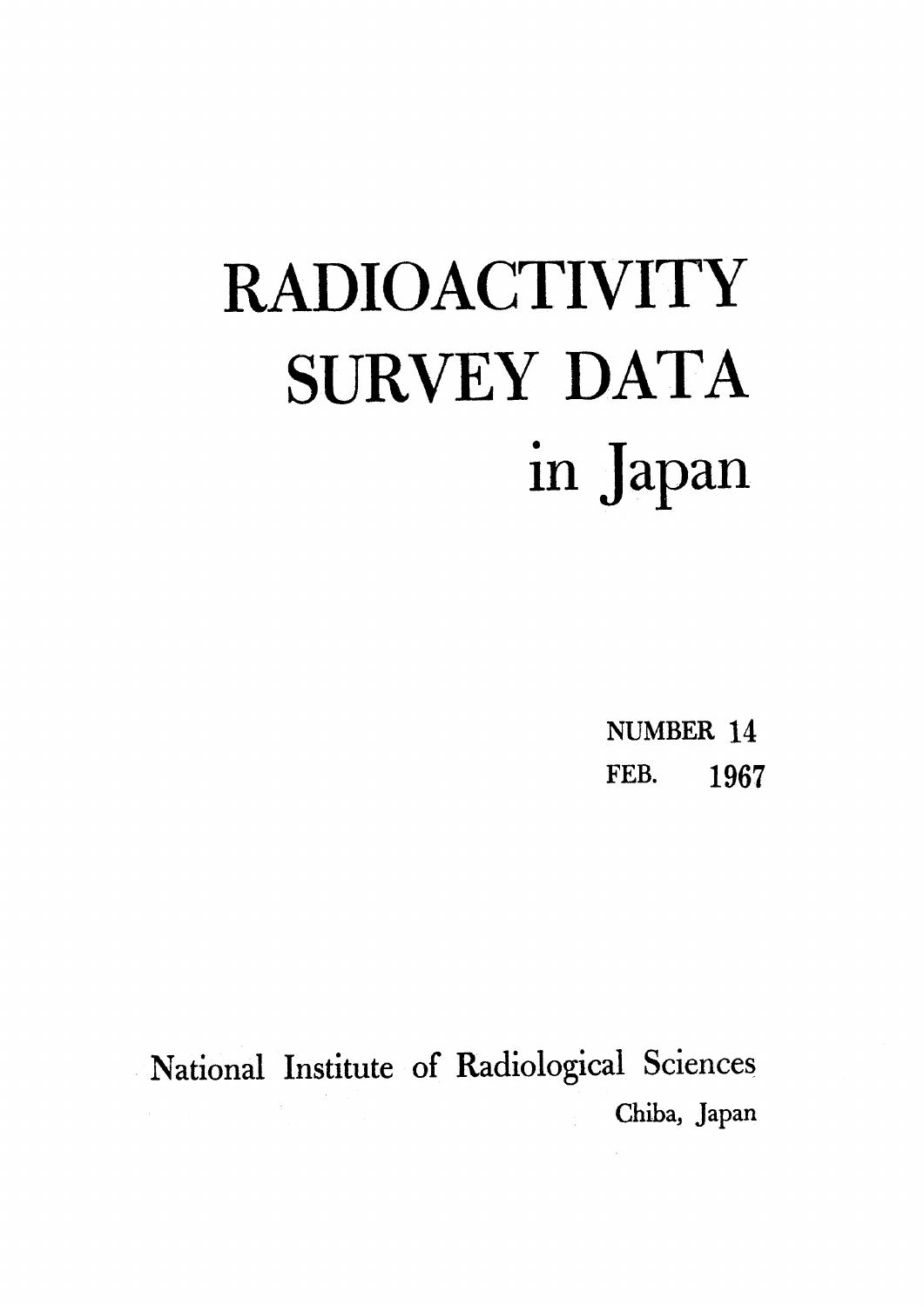# **Radioactivity Survey Data**

# in Japan

Number 14

Feb. 1967

Contents

#### DATA OF ROUTINE SURVEY

#### Page

Meteorological Data

Monthly and Cumulative Deposits of Strontium-90 and Cesium-137 (Meteorological Research Institute) ............... 1

#### Water Data

Strontium-90 and Cesium-137 in Source Water (Japan Analytical Chemistry Research 

| Dietary Data                                  |  |
|-----------------------------------------------|--|
| Strontium-90 and Cesium-137 in Rice           |  |
| (National Institute of Agricultural Sciences) |  |

Page

(National Institute of Agricultural Sciences, Strontium-90 and Cesium-137 in Wheat (National Institute of Agricultural Sciences) ··· 7

#### Human Data

Cesium-137 Content in Human Body (National Institute of Radiological Sciences) ... 8

#### DATA OF THE FIFTH NUCLEAR TEST OF THE PEOPLE'S REPUBLIC OF CHINA

#### Meteorological Data

| Gross Beta-radioactivity and Radioactivity      |
|-------------------------------------------------|
| of Iodine in Rain and Dust                      |
|                                                 |
| (Meteorological Research Institute) 15          |
| (National Institute of Radiological Sciences)15 |
| Gross Beta-activity in Upper Air                |
| (Research and Development H.Q., Japan           |
|                                                 |
|                                                 |

Highly Radioactive Fallout Particles (National Institute of Radiological Sciences) ... 18 (Meteorological Research Institute) ................21 Radiochemical Separation of Radioactive Fallout (National Institute of Radiological Sciences) ... 21

#### Dietary Data

Radioactive Iodine in Milk (National Institute of Radiological Sciences, National Institute of Animal Industry) .........23

National Institute of Radiological Sciences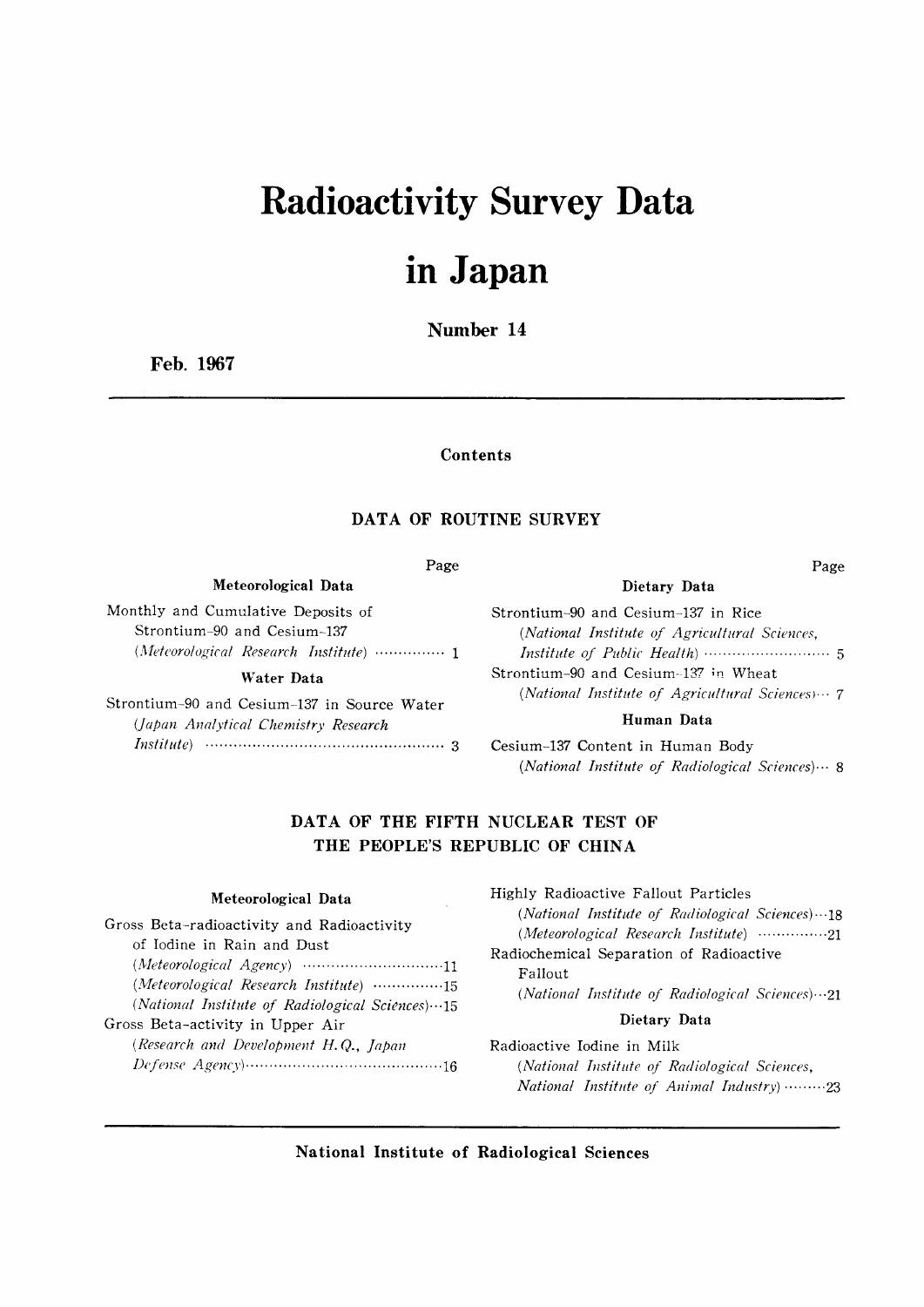# DATA OF ROUTINE SURVEY

# **Meteorological Data**

#### Monthly and Cumulative Deposits of Strontium-90 and Cesium-137

Part 1 (Meteorological Research Institute, Tokyo)

Since 1954, rain and fallout dust have been collected monthly, in a receiver (collection area, 1 m<sup>2</sup>), at the Meteorological Reseach Institnte, Tokyo, to determine the content of Strontinm-90 and Cesium-137. Other samples collected monthly (receiver collection area,  $0.5 \text{ m}^2$ ) at six stations located throughout Japan, have also been analyzed.

Locations of the stations are shown in Figure 1.

The results of observation during the period from January to December, 1966 are shown in Table 1.

Total cumulative deposits of Strontium-90 and Cesium-137 reached the levels of 80.3 and 182.2 mCi/km<sup>2</sup> respectively, at the end of December 1966.



Table 1. Monthly Deposits of <sup>90</sup>Sr and <sup>137</sup>Cs-Jan. to Dec., 1966-By Y. Miyake, K. Saruhashi, Y. Katsuragi and T. Kanazawa (Meteorolgical Research Institute, Tokyo)

(Continud from Table 1, Issue No.  $9 \sim 10$  of this Publication)

| Sapporo (Sapporo District Central Meteorological Observatory) | Location: 43°03' N, 141°20' E (16.9m) |      |       |      |      |      |      |       |             |       |       |     |
|---------------------------------------------------------------|---------------------------------------|------|-------|------|------|------|------|-------|-------------|-------|-------|-----|
|                                                               | 1966<br>Jan                           | Feb  | Mar   | Apr  | May  | Jun  | Jul  | Aug   | <b>Sept</b> | Oct   | Nov   | Dec |
| $^{90}Sr$<br>(mCi/km <sup>2</sup> )                           | 0.49                                  | 0,37 | 0, 25 | 0.39 | 0.14 | 0.17 | 0.15 | 0.05  | 0.07        | 0.06  | -0.13 |     |
| Precipitation(mm)                                             | 181.0                                 | 74.0 | 143.0 | 75.8 | 43.3 | 96.3 | 58.2 | 118.5 | 102.6       | 169.4 | 85.2  |     |

Figure 1. Seven Stations collected Sample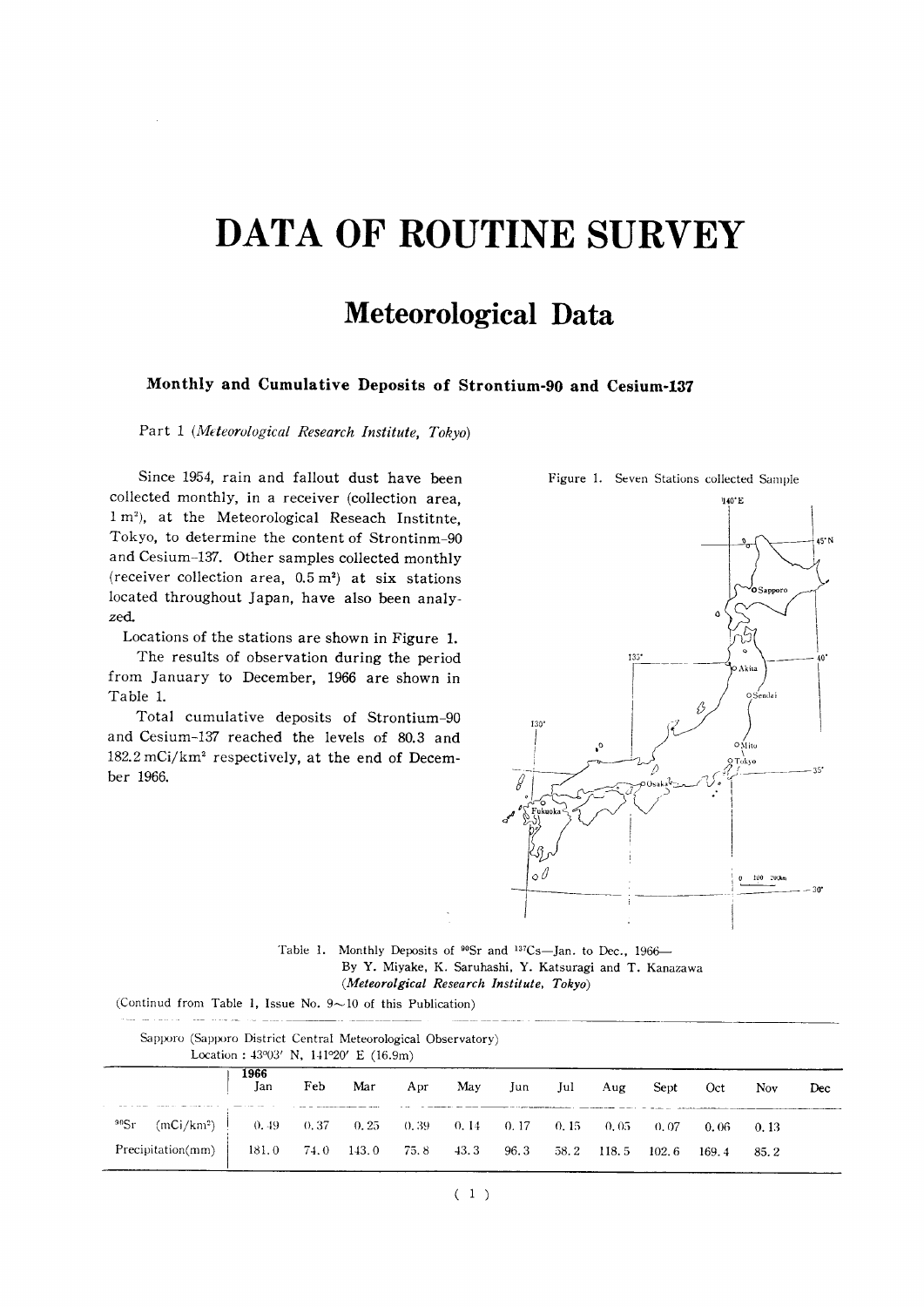|                                                                            |             |                 | Location : $39^{\circ}43'$ N, $140^{\circ}06'$ E (9.1 m)          |       |          |       |       |       |       |       |       |      |
|----------------------------------------------------------------------------|-------------|-----------------|-------------------------------------------------------------------|-------|----------|-------|-------|-------|-------|-------|-------|------|
|                                                                            | 1966<br>Jan | Feb             | Mar                                                               | Apr   | May      | Jun   | Jul   | Aug   | Sept  | Oct   | Nov   | Dec  |
| 90Sr<br>(mCi/km <sup>2</sup> )                                             | 1.05        | 0.83            | 0.53                                                              | 0.25  | $0.23 -$ | 0.31  | 0.27  | 0.14  | 0.10  | 0.09  | 0.29  |      |
| Precipitation (mm)                                                         | 169.8       | 118.0           | 143.5                                                             | 95.6  | 103.6    | 153.2 | 380.5 | 139.6 | 143.7 | 238.0 | 262.7 |      |
| Sendai (Sendai District Central Meteorological Observatory)                |             |                 |                                                                   |       |          |       |       |       |       |       |       |      |
|                                                                            |             |                 | Location: 38°16' N, 140°54' F (38.4 m)                            |       |          |       |       |       |       |       |       |      |
|                                                                            | 1966<br>Jan | Feb             | Mar                                                               | Apr   | May      | Jun   | Jul   | Aug   | Sept  | Oct   | Nov   | Dec  |
| (mCi/km <sup>2</sup> )<br>90Sr                                             | 0.08        | 0.18            | 0.17                                                              | 0.31  | 0.24     | 0.38  | 0.14  | 0.10  | 0.07  | 0.06  | 0.03  |      |
| Precipitation (mm)                                                         | 31.3        | 78.5            | 141.1                                                             | 118.6 | 113.6    | 252.6 | 132.3 | 50.2  | 311.2 | 85.6  | 16.4  |      |
| Tokyo (Meteorological Research Institute)<br>Location: 35°42' N, 139°39' E |             |                 |                                                                   |       |          |       |       |       |       |       |       |      |
|                                                                            | 1966<br>Jan | Feb             | Mar                                                               | Apr   | May      | Jun   | Jul   | Aug   | Sept  | Oct   | Nov   | Dec  |
| 90Sr<br>(mCi/km <sup>2</sup> )                                             | 0.08        | 0.18            | 0.23                                                              | 0.27  | 0.35     | 0.36  | 0.10  | 0.06  | 0.06  | 0.04  | 0.03  | 0.02 |
| $137C_S$<br>(mCi/km <sup>2</sup> )                                         | 0.20        | 0.54            | 0.59                                                              | 1.11  | 1.10     | 0.27  | 0.19  | 0.13  | 0.09  | 0.09  | 0.05  |      |
| 137Cs/99Sr                                                                 | 2.5         | 3.0             | 2.6                                                               | 2.2   | 3.2      | 3.1   | 2.7   | 3.2   | 2.2   | 2.2   | 3.0   | 2.5  |
| Precipitation (mm)                                                         | 46.5        | 140.5           | 110.7                                                             | 138.0 | 210.9    | 551.7 | 166.1 | 100.0 | 195.2 | 98.3  | 28.2  | 10.2 |
| Tokyo (Tokyo District Central Meteorological Observatory)                  |             |                 | Location: $35^{\circ}41'$ N, $139^{\circ}46'$ E $(4.1 \text{ m})$ |       |          |       |       |       |       |       |       |      |
|                                                                            | 1966<br>Jan | Feb             | Mar                                                               | Apr   | May      | Jun   | Jul   | Aug   | Sept  | Oct   | Nov   | Dec  |
| 90Sr<br>(mCi/km <sup>2</sup> )                                             | 0, 10       | 0.19            | 0.28                                                              | 0.25  | 0.32     | 0.38  | 0.13  | 0.04  | 0.06  | 0.05  | 0.05  |      |
| Precipitation (mm)                                                         | 23.6        | 122.0           | 99.9                                                              | 133.7 | 196.2    | 510.2 | 160.8 | 54.5  | 197.1 | 108.5 | 29.0  |      |
| Osaka (Osaka District Central Meteorological Obsevatory)                   |             |                 | Location: 34°39′ N 135°32′ E (6.7 m)                              |       |          |       |       |       |       |       |       |      |
|                                                                            | 1966<br>Jan | ${\rm \bf Feb}$ | Mar                                                               | Apr   | May      | Jun   | Jul   | Aug   | Sept  | Oct   | Nov   | Dec  |
| 90Sr<br>(mCi/km <sup>2</sup> )                                             | 0.19        | 0.19            | 0.20                                                              | 0, 27 | 0.40     | 0.03  | 0.12  | 0.10  | 0.04  | 0.05  | 0.04  |      |
| Precipitation (mm)                                                         | 55.1        | 96.8            | 145.0                                                             | 106.9 | 170.5    | 186.8 | 274.0 | 132.0 | 217.3 | 67.4  | 54.3  |      |
| Fukuoka (Fukuoka District Central Meteorological Obesrvatory)              |             |                 | Location: 35°35' N, 130°23' E (2.1 m)                             |       |          |       |       |       |       |       |       |      |
|                                                                            | 1966<br>Jan | Feb             | Mar                                                               | Apr   | May      | Jun   | Jul   | Aug   | Sept  | Oct   | Nov   | Dec  |
| 90Sr<br>(mCi/km <sup>2</sup> )                                             | 0.15        | 0, 18           | 0, 30                                                             | 0.22  | 0.25     | 0.28  | 0.10  | 0.08  | 0.04  | 0.09  | 0.06  |      |
| Precipitation (mm)                                                         | 34.1        | 53.1            | 133.0                                                             | 106.9 | 101.4    | 214.8 | 119.9 | 52.6  | 342.0 | 110.2 | 123.6 |      |

### Akita (Akita District Meteorological Observatory)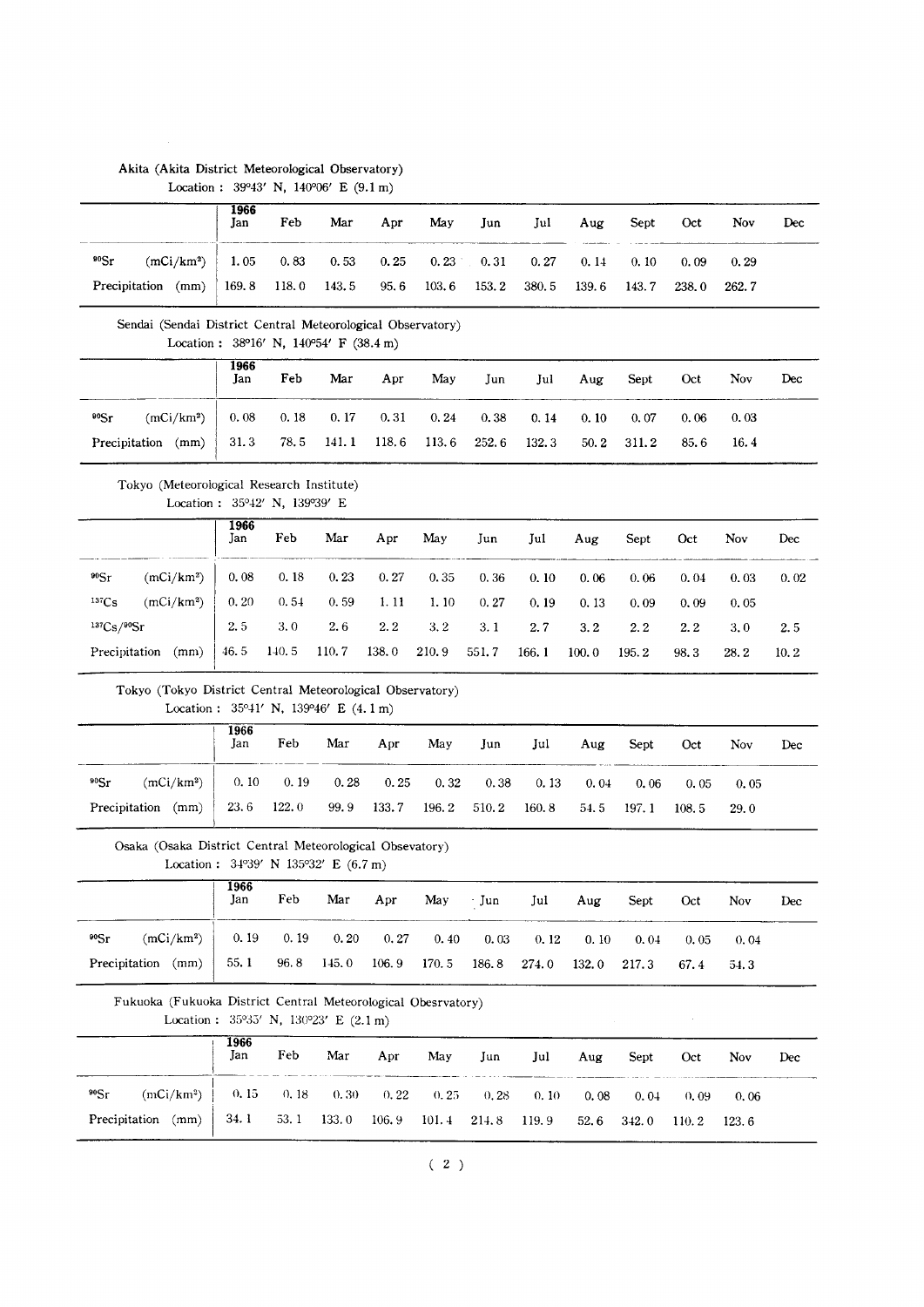|                    |              | 1966<br>Jan | Feb | Mar | Apr | May | Jun | Jul                                                 | Aug  | Sept Oct |               | Nov  | Dec |
|--------------------|--------------|-------------|-----|-----|-----|-----|-----|-----------------------------------------------------|------|----------|---------------|------|-----|
| $^{90}\mathrm{Sr}$ | $(mCi/km^2)$ | 0.03        |     |     |     |     |     | $0.23$ $0.43$ $0.34$ $0.24$ $0.46$ $0.11$           | 0.07 |          | $0.04$ $0.07$ | 0.06 |     |
| Precipitation      | (mm)         |             |     |     |     |     |     | 27.2 137.8 138.9 122.7 178.3 310.0 104.2 25.7 167.5 |      |          | 96.3          | 42.8 |     |

### Mito (Mito District Meteorological Observatory)

Location:  $36^{\circ}23'$  N,  $140^{\circ}28'$  E (29.2 m)

# **Water Data**

#### Strontium-90 and Cesium-137 in Source Water

(Japan Analytical Chemistry Research Institute)

Since May 1963, the Japan Analytical Chemistry Research Institute has analyzed the Strontium-90 and Cesium-137 contents in source water from 21 locations in Japan. Sampling locations are shown in Figure 2.

The analytical procedure applied is the same one with that shown on page 9, Issue No. 6 of this publication.

Results obtained during the period September 1965 to March 1966 are shown in Table 2.



Figure 2. Source Water Sampling Locations

 $(3)$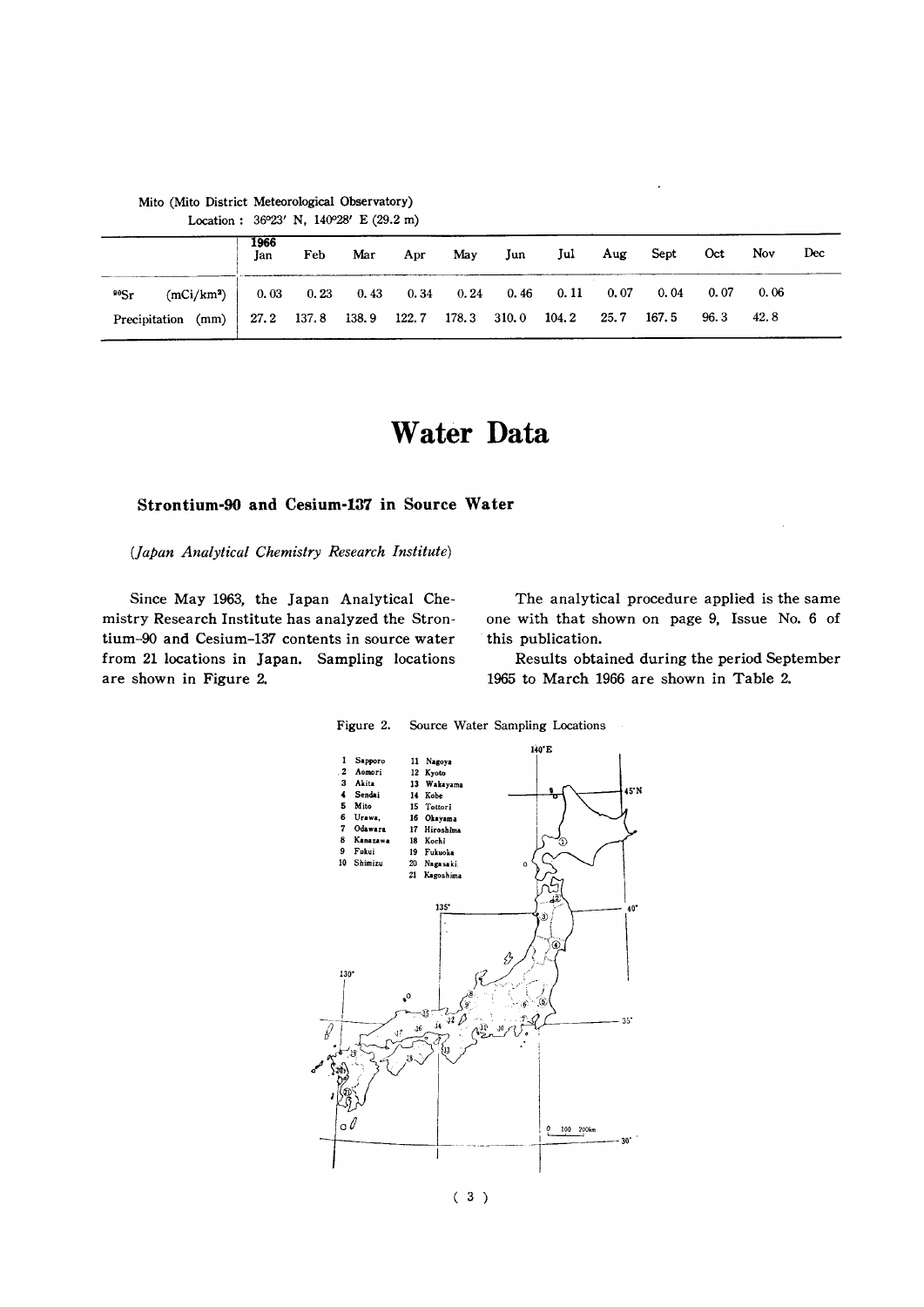#### Table 2.  $^{90}$ Sr and <sup>137</sup>Cs in Source Water -Sept., 1965 to Mar., 1966-

By T. Asari, M. Chiba and Kuroda

#### (Japan Analytical Chemistry Research Institute)

(Continued from Table 9, Issue, No. 8, of this Publication)

|                                            |                                                                       | 90Sr<br>(pCi/l) | 137C <sub>S</sub><br>(pCi/l) | Nature of Water |                                            |
|--------------------------------------------|-----------------------------------------------------------------------|-----------------|------------------------------|-----------------|--------------------------------------------|
| Location                                   | Source                                                                |                 |                              | pН              | Appearance                                 |
| Sept. 1965                                 |                                                                       |                 |                              |                 |                                            |
| Sapporo, HOKKAIDO                          | Water Purification works                                              | 0.53            | 0.19                         | 7.2             | slight muddy                               |
| Oct. 1965                                  |                                                                       |                 |                              |                 |                                            |
| Aomori, AOMORI                             | $\boldsymbol{\eta}$<br>"                                              | 0.46            | 0.11                         | 7.0             | clear                                      |
| Akita, AKITA<br>Sendai, MIYAGI             | 11<br>11<br>$\boldsymbol{\eta}$<br>$^{\prime\prime}$                  | 0.64<br>0.29    | 0.11<br>0.17                 | 6.9<br>6.7      | $^{\prime\prime}$<br>slight muddy          |
| Mito, IBARAGI                              | 11<br>"                                                               | 0.26            | 0.42                         | 6.9             | slight muddy                               |
| Urawa, SAITAMA                             | $\boldsymbol{\eta}$<br>$^{\prime\prime}$                              | 0.05            | 0.90                         | 7.4             | clear                                      |
| Odawara, KANAGAWA<br>Kanazawa, ISHIKAWA    | Intake<br>11                                                          | 0.35<br>0.75    | 0.02<br>0.41                 | 6, 8<br>9.1     | $^{\prime\prime}$<br>11                    |
| Fukui, FUKUI                               | Water Purification works                                              | 0.10            | 0.03                         | 7.7             | $^{\prime\prime}$                          |
| Shimizu, SHIZUOKA                          | Reservoir                                                             | 0.59<br>0.18    | 0.02<br>0.02                 | 7.2<br>7.0      | $^{\prime\prime}$<br>$^{\prime\prime}$     |
| Nagoya, AICHI                              | Intake<br>$\boldsymbol{\eta}$                                         | 1.01            | 0.07                         | 7.61            | $^{\prime\prime}$                          |
| Kyoto, KYOTO<br>Kobe, HYOGO                | Reservoir                                                             | 0.18            | 0.03                         | 7.0             | slight muddy                               |
| Tottori, TOTTORI                           | $^{\prime\prime}$                                                     | 0.02            | 0.07                         | 6, 7            | clear                                      |
| Okayama, OKAYAMA<br>Hiroshima, HIROSHIMA   | $^{\prime\prime}$<br>$^{\prime\prime}$                                | 0.25<br>0.25    | 0.02<br>0.03                 | 7.0<br>7.05     | $^{\prime\prime}$<br>11                    |
| Kochi, KOCHI                               | Intake                                                                | 0.23            | 0.83                         | 7.2             | 11                                         |
| Fukuoka, FUKUOKA                           | Reservoir                                                             | 0, 20           | 0.05                         | 6.7             | 11                                         |
| Nagasaki, NAGASAKI<br>Kagoshima, KAGOSHIMA | $^{\prime\prime}$<br>$^{\prime\prime}$                                | 0.37<br>0.04    | 0.13<br>0.02                 | 7.4<br>6.8      | slight muddy<br>clear                      |
| Nov. 1965                                  |                                                                       |                 |                              |                 |                                            |
| Sapporo, HOKKAIDO                          | Water Purification works                                              | 0.31            | 0.06                         | 7.1             | $^{\prime\prime}$                          |
| Dec. 1965                                  |                                                                       |                 |                              |                 |                                            |
| Akita, AKITA                               | Water Purification works                                              | 0.34            | 0.10                         | 6.7             | clear                                      |
| Odawara, KANAGAWA                          | Intake                                                                | 0.06            | 0.02                         | 6.8             | 11                                         |
| Nagoya, AICHI<br>Kanazawa, ISHIKA          | 11<br>$\boldsymbol{\eta}$                                             | 0, 10<br>0.59   | 0.03<br>0.16                 | 7. 1<br>7.3     | $\pmb{\eta}$<br>11                         |
| Wakayama, WAKAYAMA                         | Water Purification works                                              | 0.15            | 0.05                         | 6.9             | slight muddy                               |
| Kyoto, KYOTO                               | Intake                                                                | 0.95            | 0.04                         | 7.82            | clear                                      |
| Jan. 1966                                  |                                                                       |                 |                              |                 |                                            |
| Sapporo, HOKKAIDO                          | Water Purification works                                              | 0.29            | 0.06                         | 7.1<br>7.0      | 11                                         |
| Aomori, AOMORI<br>Sendai, MIYAGI           | Reservoir<br>Water Purification works                                 | 0.15<br>0.32    | 0.14<br>0. 11                | 6.8             | $^{\prime\prime}$<br>$\boldsymbol{\theta}$ |
| Fukui, FUKUI                               | $\boldsymbol{\eta}$<br>"                                              | 0.11            | 0.04                         | 7.25            | slight muddy                               |
| Shimizu, SHIZUOKA                          | Reservoir                                                             | 0.07            | 0.01                         | 7.4             | clear                                      |
| Wakayama, WAKAYAMA<br>Tottori, TOTTORI     | Water Purification works<br>Reservoir                                 | 0.15<br>0.31    | 0.02<br>0.21                 | 6.9<br>6.7      | slight muddy<br>clear                      |
| Okayama, OKAYAMA                           | $^{\prime\prime}$                                                     | 0, 23           | 0.17                         | 6.8             | $\boldsymbol{\eta}$                        |
| Hiroshima, HIROSHIMA                       | Intake                                                                | 0.17<br>0.14    | 0.04<br>0.02                 | 6.9<br>7.2      | $\boldsymbol{\eta}$<br>$^{\prime\prime}$   |
| Kochi, KOCHI                               | $^{\prime\prime}$                                                     | 0.27            | 0.14                         | 7.1             | slight muddy                               |
| Nagasaki, NAGASAKI<br>Kagoshima, KAGOSHIMA | Reservoir<br>11                                                       | 0,02            | 0.02                         | 6.7             | clear                                      |
| Feb. 1966                                  |                                                                       |                 |                              |                 |                                            |
| Akita, AKITA                               | Water Purification works                                              | 0.46            | 0.11                         | 6.7             | $^{\prime\prime}$                          |
| Mito, IBARAGI<br>Urawa, SAITAMA            | 11<br>$^{\prime\prime}$<br>$\boldsymbol{\eta}$<br>$\boldsymbol{\eta}$ | 0.11<br>0.04    | 0.05<br>0.02                 | 7.0<br>7.4      | slight muddy<br>clear                      |
| Odawara, KANAGAWA                          | Intake                                                                | 0.08            | 0.02                         | 6.6             | $^{\prime\prime}$                          |
| Nagoya, AICHI                              | $^{\prime\prime}$                                                     | 0.18            | 0.06                         | 6.9             | slight muddy                               |
| Kyoto, KYOTO<br>Kobe, HYOGO                | $^{\prime\prime}$<br>Reservoir                                        | 0.98<br>0.44    | 0.05<br>0.09                 | 7.05<br>7.0     | clear<br>11                                |
| Mar. 1966                                  |                                                                       |                 |                              |                 |                                            |
| Sapporo, HOKKAIDO                          | Water Purification works                                              | 0.39            | 0.08                         | 7.1             | slight muddy                               |
| Fukuoka, FUKUOKA                           | $^{\prime\prime}$<br>11                                               | 0.25            | 0.06                         | 6.8             | clear                                      |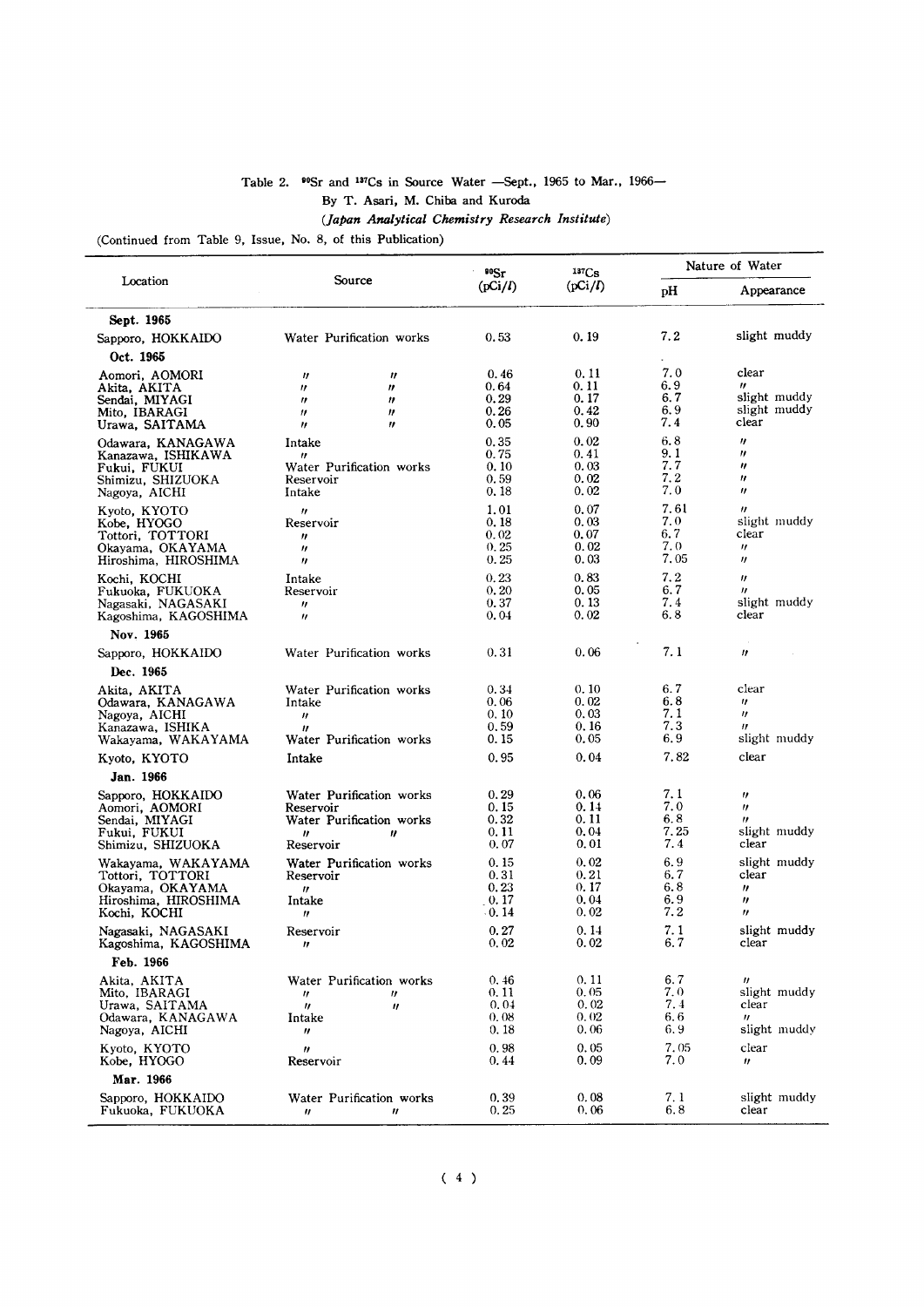### Dietary Data

#### Strontium-90 and Cesium-137 in Rice

(National Institute of Agricultural Sciences, Institute of Public Health)

Strontium-90 content in rice has been determined at the National Institute of Agricultural Sciences since 1957, and Cesium-137 content in rice since 1961 in co-operation with the Institute of Public Health.

All rice samples are collected at, and sent from national and prefectural agricultural experimental stations, covering all important agricultural areas throughout Japan. Sampling location are shown in Figure 3.

The samples are chosen as representative of agricultural conditions, including soil type, crop variety, fertilizer application and harvest time.

The analytical procedure applied is the same one with that shown on page 14, Issue No. 3 of this publication.

Results obtained are shown in Table 3 and 4. The annual average of Strontium-90 and Cesium-137 contents during the period 1957 to 1965 is shown in Figure 4.

#### $140^\circ$ E Sapport  $\mathbf{1}$ 11 Tsu Morioka 12 Osaka  $\overline{2}$  $\overline{\mathbf{3}}$ Akita 13 Okavam **Sendai** 14 Tottori  $\overline{5}$ Mito 15 Tsukushin  $6\phantom{a}$ Konosu  $\overline{7}$ Tachikaw 8 Kofu  $\overline{9}$ Takada 10 Kanazawa 130 35  $_{\circ}$   $\mathcal{O}$  $100 - 200k$  $\frac{0}{1}$

Table 3. <sup>90</sup>Sr in Rice --1965--By H. Kobayashi and M. Ishikawa (National Institute of Agricultural Sciences)

|                     |                   | ‱Sr                                                              | (pCi/kg)      |
|---------------------|-------------------|------------------------------------------------------------------|---------------|
| Location            | Month Harvested   | Brown Rice<br>18<br>16<br>18<br>19<br>23<br>18<br>12<br>15<br>23 | Polished Rice |
| Sapporo, HOKKAIDO   | Oct               |                                                                  | 1.9           |
| Morioka, IWATE      | $^{\prime\prime}$ |                                                                  | 0.9           |
| Akita, AKITA        | Sept              |                                                                  | 3. 1          |
| Sendai, MIYAGI      | 11                |                                                                  | 2.6           |
| Mito, IBARAGI       | Oct               |                                                                  | 2.3           |
| Konosu, SAITAMA     | $^{\prime\prime}$ |                                                                  | 2.7           |
| Tachikawa, TOKYO    | $^{\prime\prime}$ |                                                                  | 1.7           |
| Kofu, YAMANASHI     | $^{\prime\prime}$ |                                                                  | 2.2           |
| Takada, NIIGATA     | 11                |                                                                  | 3.2           |
| Kanazawa, ISHIKAWA  | Sept              | 21                                                               | 3.5           |
| Tsu, MIE            | Oct               | 10                                                               | 1.2           |
| Osaka, OSAKA        | Nov               |                                                                  | 2.2           |
| Okayama, OKAYAMA    | $^{\prime\prime}$ |                                                                  | 1.3           |
| Tottori, TOTTORI    | Oct               | 20                                                               | 3.3           |
| Tsukushino, FUKUOKA | Nov               | 16                                                               | 2.2           |
| Average for year    |                   | 16                                                               | 2.3           |

(Continued from Table 1, Issue No. 8, of this publication)

#### Figure 3. Rice Sampling Locations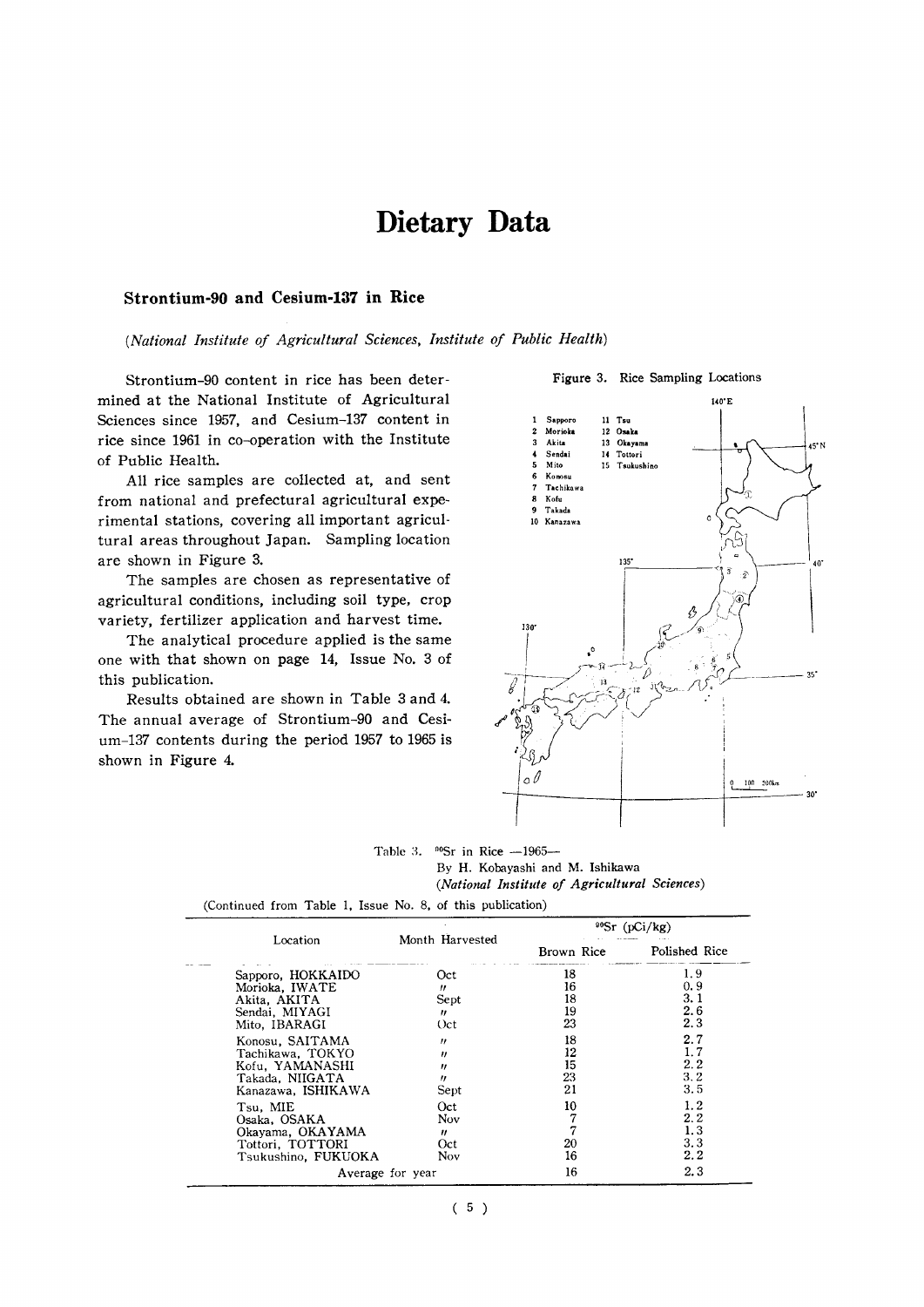|                                                            | Table 4. $137Cs$ in Rice $-1965-$             |
|------------------------------------------------------------|-----------------------------------------------|
|                                                            | By H. Kobayashi and A. Tsumura                |
|                                                            | (National Institute of Agricultural Sciences) |
|                                                            | N. Yamagata                                   |
|                                                            | (Institute of Public Health)                  |
| (Continued from Table 2, Issue No. 8, of this publication) |                                               |

|                     |                   | $137Cs$ (pCi/kg) |
|---------------------|-------------------|------------------|
| Location            | Month Harvested   | Polished Rice    |
| Sapporo, HOKKAIDO   | Oct               | 116              |
| Morioka, IWATE      | $^{\prime\prime}$ | 74               |
| Akita, AKITA        | Sept              | 90               |
| Sendai, MIYAGI      | "                 | 61               |
| Mito, IBARAGI       | Oct               | 80               |
| Konosu, SAITAMA     | $^{\prime\prime}$ | 78               |
| Tachikawa, TOKYO    | "                 | 37               |
| Kofu, YAMANASHI     | Ħ                 | 36               |
| Takada, NIIGATA     | "                 | 59               |
| Kanazawa, ISHIKAWA  | Sept              | 52               |
| Tsu, MIE            | Oct               | 37               |
| Osaka, OSAKA        | Nov               | 24               |
| Okayama, OKAYAMA    | ,,                | 93               |
| Tottori, TOTTORI    | Oct               | 69               |
| Tsukushino. FUKUOKA | Nov               | 27               |
| Average for year    |                   | 62               |

Figure 4. Temporal Variation of  $90\,\text{Sr}$  and  $137\,\text{Cs}$  in Rice  $-1957$  to  $1965-$ -- All Japan Mean Values-

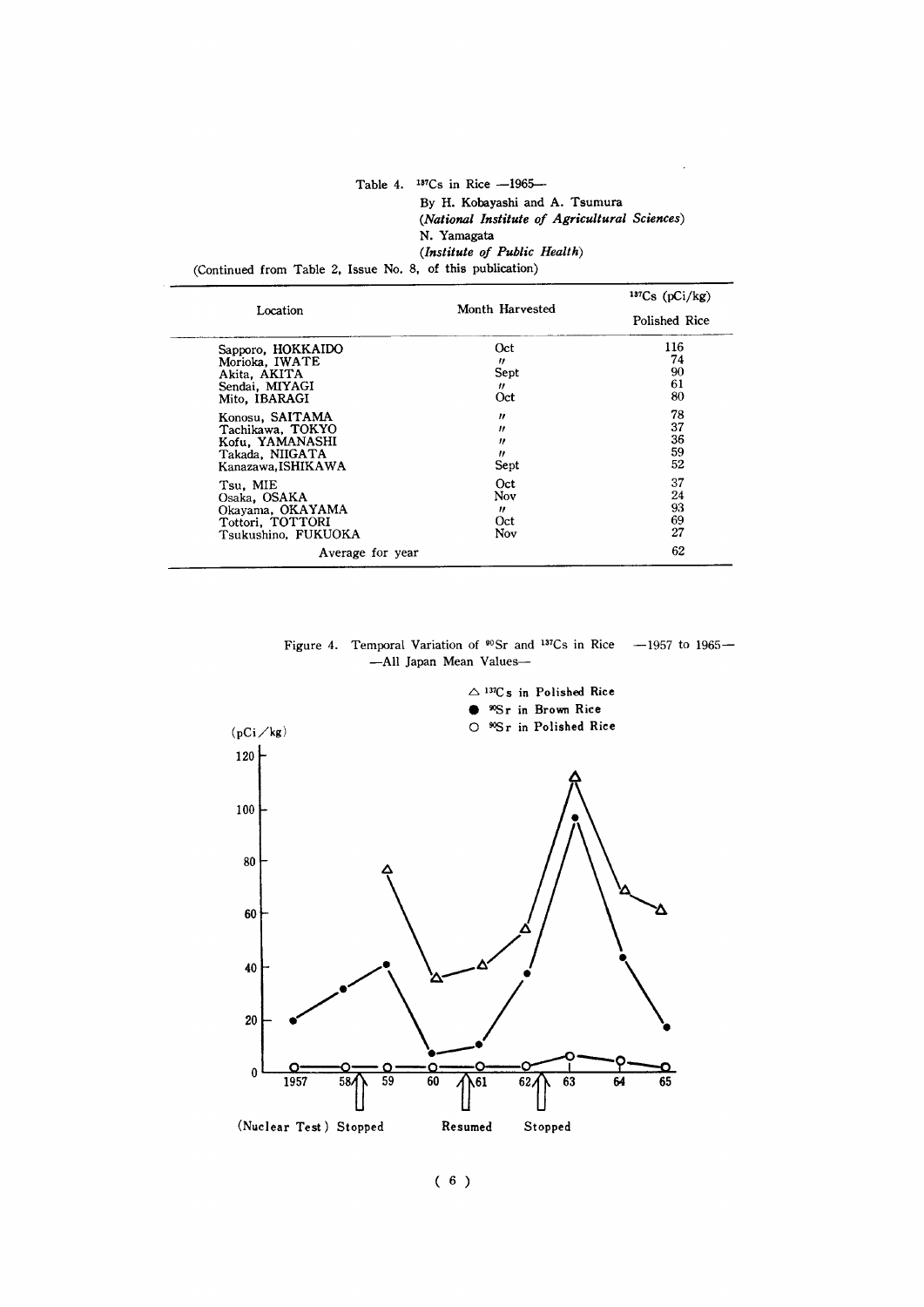#### Strontium-90 in Wheat

#### (National Institute of Agricultural Sciences)

Since 1957, Strontium-90 content in wheat has been determined at the National Institute of Agricultural Sciences. All wheat samples are collected at, and sent from national and prefectural agricultural experimental stations, covering all important areas of agriculture throughout Japan.

Sampling locations are shown in Figure 5. The samples are chosen as representative of agricultural conditions, inculding soil type, crop

variety, fertilizer application and harvest time. The analytical method applied is the same one with that shown on page 15, Issue No. 6 of this publication.

Results obtained in 1966 are shown in Table 5.

The yearly average of Strontium-90 content during the period 1957 to 1966 is shown in Figure 6.



Table 5.  $\text{ }^{90}\text{Sr}$  in Wheat -1966-By H. Kobayashi and M. Ishikawa (National Institute of Agricultural Sciences) (Continued from Table 3, Issue No. 8, of this publication)

| Location          | Month Harvested   | $90Sr$ (pCi/kg) |
|-------------------|-------------------|-----------------|
|                   |                   | Wheat Grain     |
| Sapporo, HOKKAIDO | 1966<br>Aug       | 26              |
| Akita, AKITA      | Jul               | 152             |
| Iwanuma, MIYAGI   | Jun               | 75              |
| Nagaoka, NIIGATA  | "                 | 74              |
| Mito, IBARAGI     | $^{\prime\prime}$ | 91              |
| Tachikawa, TOKYO  | $^{\prime\prime}$ | 53              |
| Kofu, YAMANASHI   | $^{\prime\prime}$ | 40              |
| Osaka, OSAKA      | $\boldsymbol{u}$  | 37              |
| Okayama, OKAYAMA  | $^{\prime\prime}$ | 38              |
| Amagi, FUKUOKA    | $^{\prime\prime}$ | 50              |
| Average for year  |                   | 64              |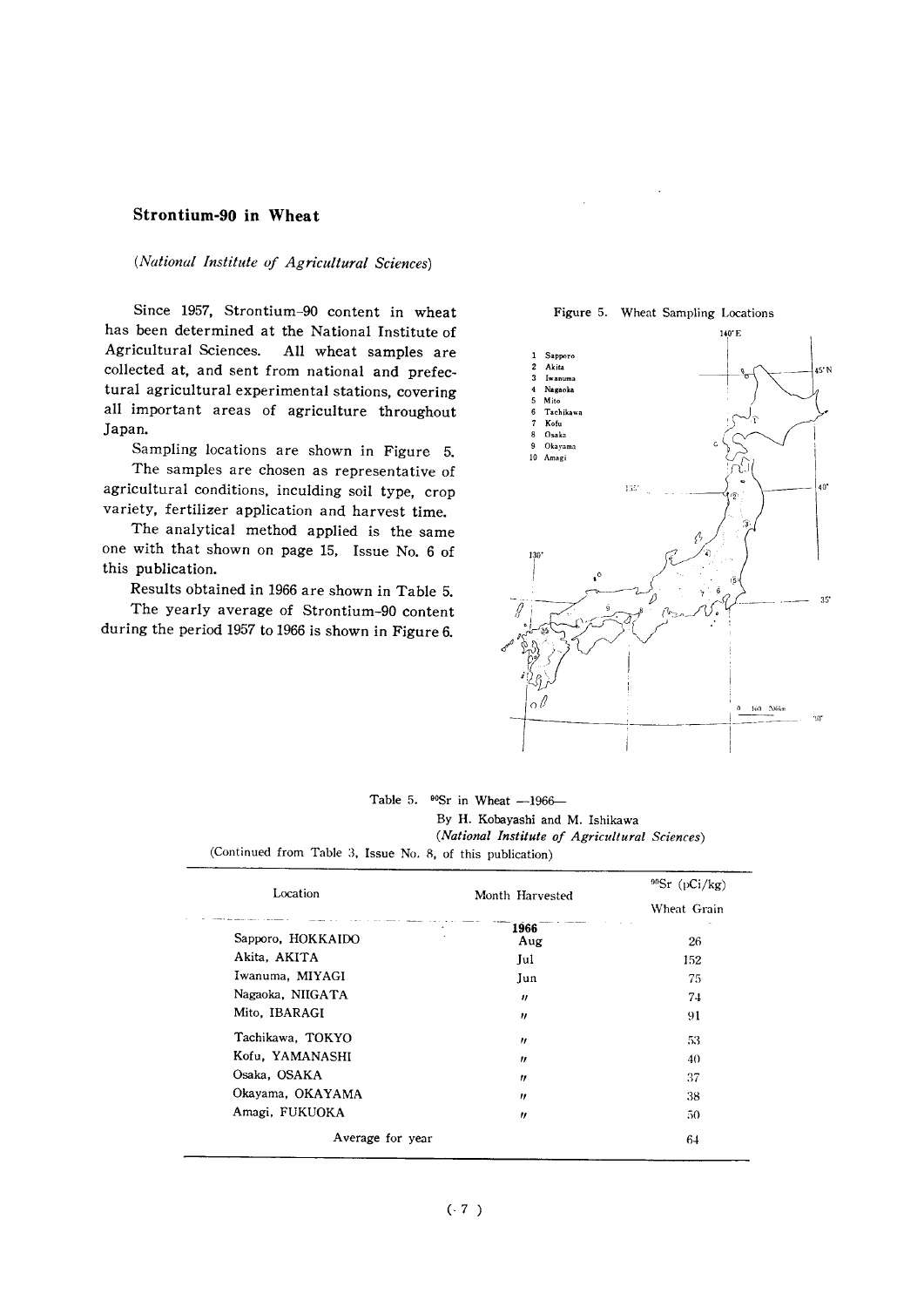



## Human Data

#### Cesium-137 Content in Human Body

(National Institute of Radiological Sciences)

Content of Cesium-137 in human body has been observed by the National Institute of Radiological Sciences since November 1963. During the period from August 1965 to March 1967, 177 male subjects were tested using a plastic scintillation whole body counter at the National Institute of Radiological Sciences. The detail of method for determination is the same one with that shown on page 22, Issue No. 7 of this publication. A slightly decreasing trend to quarterly content of Cesium-137 in human body was found The monthly results and the in this term. quarterly variation are shown in Table 6 and 7, respectively.

|                           | Table 6. Cesium-137 in man expressed in muCi and |  |  |  |  |  |  |  |
|---------------------------|--------------------------------------------------|--|--|--|--|--|--|--|
| pCi per gram of potassium |                                                  |  |  |  |  |  |  |  |
|                           | -Aug. 1965 to Mar. 1967-                         |  |  |  |  |  |  |  |

By M. Saiki, T. Iinuma and M. Uchiyama (National Institute of Radiological Sciences)

| (Continued from Table 14, Issue No. 7.of this publication) |  |  |  |  |  |  |
|------------------------------------------------------------|--|--|--|--|--|--|
|------------------------------------------------------------|--|--|--|--|--|--|

| Name<br>Age                    |    | Height<br>(cm) | Weight<br>(kg) | Body-<br>burden<br>$(m\mu Ci)$ | pCi of<br>$137Cs$ per<br>gram<br>of K |
|--------------------------------|----|----------------|----------------|--------------------------------|---------------------------------------|
| <b>CONTRACTOR</b><br>Aug. 1965 |    |                |                |                                |                                       |
| Y.K.                           | 23 | 173.2          | 58.5           | 10.0                           | 72                                    |
| N.N.                           | 23 | 180. 5         | 86.5           | 9.4                            | 60                                    |
| Т.Н.                           | 25 | 168.5          | 54.0           | 3.3                            | 27                                    |
| 1.1.                           | 25 | 170. 0         | 59.5           | 2.8                            | 22                                    |
| K. K.                          | 26 | 168.6          | 61.0           | 8.7                            | 62                                    |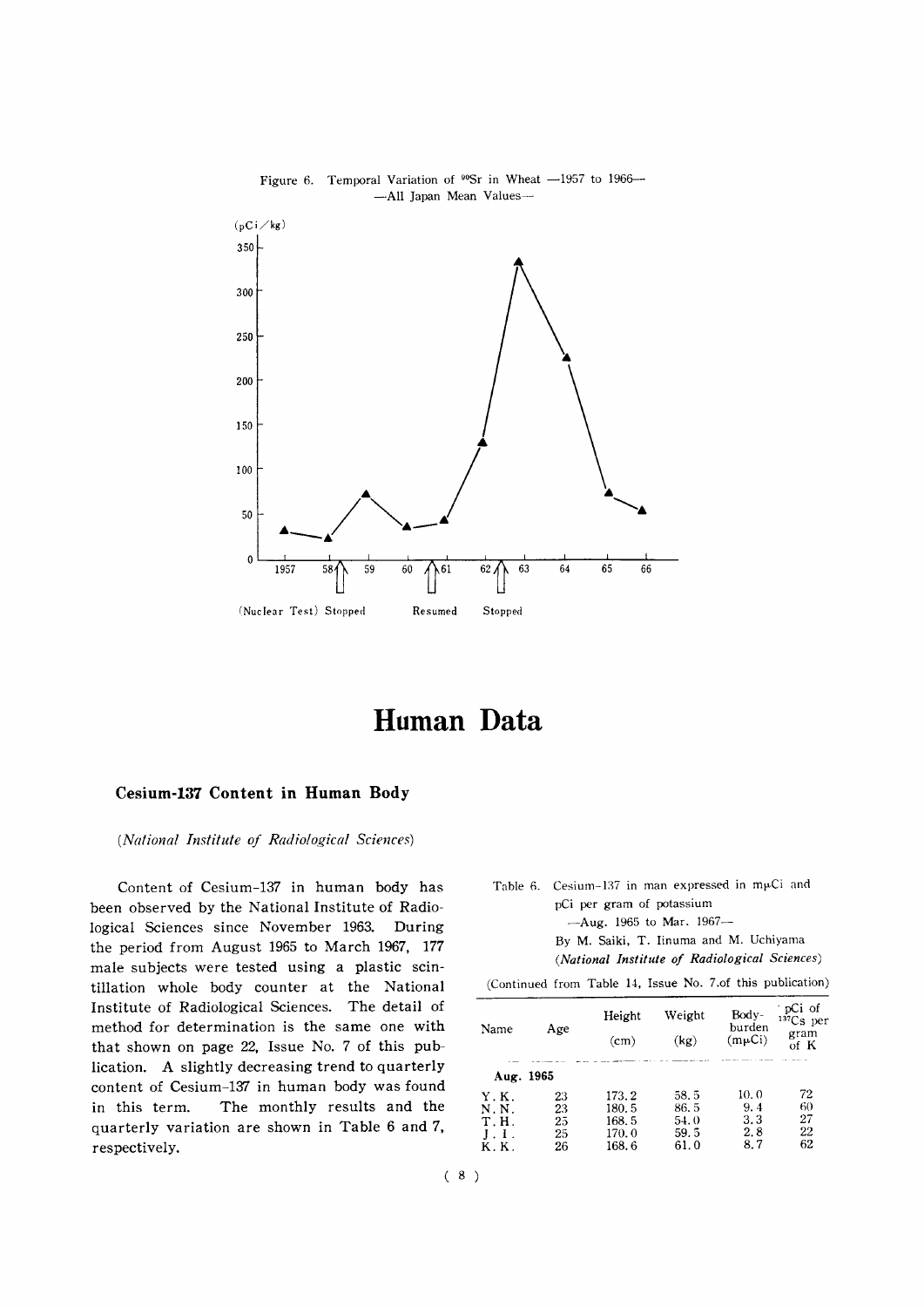| M. U.                               | 27       | 174.4                          | 49.0          | 7.0              | 60           | T. I.                                   | 31           |    | 163.2                           | 50.5         | 6.7                | 49            |  |
|-------------------------------------|----------|--------------------------------|---------------|------------------|--------------|-----------------------------------------|--------------|----|---------------------------------|--------------|--------------------|---------------|--|
| T.I.                                | 27       | 171.5                          | 58.5          | 7.5              | 64           | S.0.                                    | 34           |    | 158.1                           | 58.5         | 10, 6              | 87            |  |
| Z.M.<br>$\mathbf Y$ . $\mathbf K$ . | 29<br>29 | 163.1<br>175.1                 | 46.5<br>60.5  | 7.4<br>4.9       | 89<br>35     | S.Y.                                    | 36           |    | 164.0                           | 51.0         | 10.6               | 92            |  |
| T.K.                                | 30       | 176.6                          | 66.5          | 12.4             | 92           |                                         |              |    | Number of persons measured : 16 |              | av. 8.7 av. 61     |               |  |
| K.W.<br>M. Y.                       | 30<br>31 | 167.2<br>162.3                 | 57.0<br>52.5  | 9.3<br>7.5       | 77<br>57     | Dec. 1965                               |              |    |                                 |              |                    |               |  |
| T. I.                               | 31       | 163.2                          | 49.5          | 6.4              | 54           | Y.K.<br>N. N.                           | 23<br>23     |    | 173.5                           | 60.5         | 8.2                | 52            |  |
| K.I.<br>S.O.                        | 33<br>34 | 163.2<br>158.1                 | 60.0<br>59.0  | 12.3<br>13.2     | 100<br>119   | T.H.                                    | 25           |    | 181.8<br>167.6                  | 84.5<br>53.5 | 7.2<br>5.6         | 46<br>45      |  |
| S.Y.                                | 36       | 164.7                          | 50.5          | 6.0              | 53           | ${\bf J}$ . ${\bf I}$ .<br>K.K.         | 26           |    | 170.3                           | 60.0         | 5.4                | 42            |  |
| T.U.                                | 37       | 157.0                          | 49.0          | 5.1              | 48           | M.U.                                    | 26<br>27     |    | 169.4<br>174.4                  | 62.0<br>52.5 | 7.6<br>5.6         | 51<br>48      |  |
|                                     |          | Number of persons measured: 17 |               | av. 7.8 av. 64   |              | Z.M.                                    | 29           |    | 162.2                           | 47.5         | 4.9                | 45            |  |
| Sept. 1965                          |          |                                |               |                  |              | Y.K.<br>Y.O.                            | 30<br>31     |    | 174.5<br>162.6                  | 60.0<br>69.0 | 6.4<br>10.2        | 47<br>79      |  |
| Y.K.                                | 23       | 173.5                          | 57.5          | 9.1              | 65           | T.K.                                    | 31           |    | 176.8                           | 68.0         | 13.3               | 87            |  |
| N.N.                                | 23       | 180.7                          | 85.0          | 8.1              | 51           | . K.W.<br>M.Y.                          | 31<br>31     |    | 167.1<br>162.1                  | 59.0<br>55.0 | 7.8<br>7.5         | 56<br>50      |  |
| T.H.<br>$J \cdot I$ .               | 25<br>25 | 167.2<br>170.1                 | 54.5<br>60, 0 | 7.1<br>6.1       | 56<br>47     | T.I.                                    |              | 31 | 163.1                           | 50.5         | 6.9                | 58            |  |
| K.K.                                | 26       | 168.6                          | 62.0          | 8.0              | 56           | K.I.<br>S.0.                            |              | 33 | 162.3                           | 61.0         | 8.1                | 49            |  |
| M. U.                               | 27       | 174.2                          | 50.0          | 5.6              | 48           | S. Y.                                   | 34           | 36 | 157.7<br>165.0                  | 58.0<br>50.5 | 11.2<br>9.5        | 104<br>77     |  |
| T.I.<br>Z.M.                        | 27<br>29 | 171.5<br>162.3                 | 58.0<br>46.5  | 10, 4<br>6.2     | 86<br>71     | T.U.                                    |              | 37 | 157.2                           | 49.5         | 7.1                | 62            |  |
| Y.K.                                | 30       | 174.6                          | 61.5          | 8.2              | 60           |                                         |              |    | Number of Persons measured: 17  |              | av. 7.8 av. 54     |               |  |
| Y.O.<br>T.K.                        | 31<br>31 | 162.0<br>176.6                 | 68.5<br>66.6  | 11.1<br>12.6     | 95<br>90     |                                         | Jan. 1966    |    |                                 |              |                    |               |  |
| K.W.                                | 30       | 166.5                          | 57.5          | 10, 7            | 90           | Y.K.                                    | 23           |    | 173.8                           | 61.5         | 11.1               | 73            |  |
| M.Y.<br>T.I.                        | 31<br>31 | 162.3<br>163.4                 | 54.0<br>50.5  | 7.5<br>7.2       | 58<br>59     | N. N.                                   | 23           |    | 181.0                           | 85.5         | 9.5                | 73            |  |
| K.I.                                | 33       | 162.2                          | 60.0          | 14.4             | 119          | T.H.<br>$J$ . $I$ .                     | 25           | 26 | 168.3<br>170.8                  | 53.5<br>60.0 | 8.1<br>8.2         | 77<br>70      |  |
| S.C.                                | 34       | 158.0                          | 59.0          | 11.5             | 109          | $K$ . $K$ .                             |              | 26 | 168.9                           | 63.5         | 9.1                | 73            |  |
| S.Y.<br>T.U.                        | 36<br>37 | 164.5<br>156.8                 | 50.0<br>49.2  | 8.5<br>8.1       | 73<br>74     | M. U.<br>T.I.                           | $27\,$<br>28 |    | 173.9<br>171.0                  | 51.5<br>59.0 | 5.0<br>12.1        | 42            |  |
|                                     |          | Number of persons measured: 18 |               | av. $8.9$ a.v 73 |              | Y.K.                                    | $\sim$<br>30 |    | 174.4                           | 60.5         | 8.4                | 123<br>78     |  |
|                                     |          |                                |               |                  |              | Y.O.<br>T.K.                            | 31<br>31     |    | 162.5<br>177.2                  | 70.0<br>67.0 | 7.8<br>14.4        | 62<br>117     |  |
| Oct. 1965<br>Y.K.                   | 23       | 173.2                          | 60.0          | 9.0              | 61           | K.W.                                    | 31           |    | 167.1                           | 57.0         | 12.4               | 103           |  |
| N.N.                                | 23       | 181.6                          | 85.0          | 8.1              | 49           | M.Y.<br>T.I.                            | 31<br>31     |    | 162.2<br>163.2                  | 55.0<br>50.0 | 11.2<br>8.6        | 98<br>96      |  |
| T.H.<br>J.I.                        | 25<br>25 | 168.3<br>170.0                 | 54.0<br>60.0  | 5.7<br>6.3       | 45<br>51     | K. I.                                   | 33           |    | 162.7                           | 62.5         | 12.4               | 97            |  |
| K.K.                                | 26       | 168.9                          | 61.5          | 11.6             | 80           | S.0.                                    | 34           |    | 157.9                           | 59.0         | 8.8                | 74            |  |
| M. U.                               | 27       | 174.3                          | 50.0          | 6.9              | 59           | S.Y.<br>T.U.                            | 36<br>37     |    | 163.0<br>157.0                  | 52.0<br>50.5 | 7.8<br>7.5         | 62<br>65      |  |
| T.I.<br>Z.M.                        | 27<br>29 | 171.5<br>162.8                 | 59.0<br>47.0  | 10.5<br>6.9      | 87<br>79     |                                         |              |    | Number of persons measured : 17 |              | av. 9.6 av. 81     |               |  |
| Y.K.                                | 30       | 174.6                          | 61.5          | 7.1              | 52           |                                         |              |    |                                 |              |                    |               |  |
| Y.O.<br>T.K.                        | 31<br>31 | 162.1<br>176.5                 | 68.5<br>67.0  | 9.7<br>13.1      | 83<br>99     | Feb. 1966                               |              |    |                                 |              |                    |               |  |
| K.W.                                | 31       | 166.9                          | 57.0          | 9.0              | 76           | Y.K.<br>N.N.                            | 23<br>23     |    | 173.8<br>181.9                  | 62.0<br>85.0 | 8.8<br>4.8         | 56<br>30      |  |
| M.Y.<br>$\mathbf T.$ I .            | 31<br>31 | 162.6<br>163.5                 | 52.5<br>51.0  | 9.8<br>7.8       | 75<br>66     | T.H.                                    | 25           |    | 168.4                           | 53.5         | 3. 1               | 25            |  |
| K. I.                               | 33       | 162.9                          | 60.5          | 12.6             | 103          | $J$ . I.<br>$\mathbf K$ . $\mathbf K$ . | 26<br>26     |    | 170.6<br>169.3                  | 60.5<br>64.5 | 2.4<br>5.0         | 15<br>33      |  |
| S.0.                                | 34       | 158.5                          | 58.0          | 11.5             | 106          | T. I.                                   | 28           |    | 171.1                           | 58.5         | 8.3                | 62            |  |
| S. Y.<br>T.U.                       | 36<br>37 | 165.0<br>156.2                 | 50.0<br>48.0  | 9.4<br>8.5       | 80.<br>78    | Z.M.<br>Y.K.                            | 29<br>30     |    | 162.6<br>175.3                  | 49.0<br>61.0 | 4.5<br>6.4         | 48<br>46      |  |
|                                     |          | Number of persons measured: 18 |               | av. 9.1 av. 74   |              | Y.O.                                    | 31           |    | 162.7                           | 70.0         | 9.2                | 70            |  |
|                                     |          |                                |               |                  |              | T.K.                                    | 31           |    | 176.9                           | 67.0         | 13.3               | 91            |  |
| Nov. 1965                           |          |                                |               |                  |              | K.W.<br>T.I.                            | 31<br>32     |    | 167.7<br>163.5                  | 59.0<br>50.0 | $-1.5$<br>4.1      | -36<br>34     |  |
| Y.K.<br>N.N.                        | 23<br>23 | 173.5<br>182.2                 | 60.0<br>83.5  | 10.1<br>6.9      | 59<br>47     | S.0.<br>S. Y.                           | 34           |    | 157.7<br>164.7                  | 57.5<br>52.5 | 8.5                | 77            |  |
| T.H.                                | 25       | 168, 5                         | 52.0          | 5.6              | 38           |                                         | 36           |    | Number of persons measured : 14 |              | 6.4                | 51            |  |
| $J \cdot I$ .<br>K.K.               | 25<br>26 | 170.5<br>168.8                 | 60, 0<br>62.0 | 7.6<br>8.2       | 50<br>51     |                                         |              |    |                                 |              | av. $6.4$ av. $48$ |               |  |
| M. U.                               | 27       | 174.1                          | 50.3          | 7.8              | $5\bar{5}$   |                                         | Mar. 1966    |    |                                 |              |                    |               |  |
| T.I.<br>Z.M.                        | 27<br>29 | 171.3<br>162, 6                | 58.3<br>47.0  | 11.8<br>4.8      | 78<br>41     | Y.K.<br>T.H.                            | 23<br>25     |    | 173.5<br>168.8                  | 61.8<br>54.0 | 8.3<br>7.3         | 55<br>57      |  |
| Y.K.                                | 30       | 174.5                          | 61.0          | 6.6              | $40^{\circ}$ | $J \cdot I$ .                           | 26           |    | 170.3                           | 60, 5        | 6.1                | 43            |  |
| Y.0.                                | 31       | 162.4                          | 69.0          | 9.9              | 78           | K.K.<br>Z.M.                            | 26<br>29     |    | 169.7<br>163,0                  | 65.0<br>49.0 | 5.8<br>5.7         | $\pm 1$<br>56 |  |
| T.K.<br>K.W.                        | 31<br>31 | 176.8<br>166.5                 | 66.5<br>58.5  | 14.8<br>9.0      | 94<br>59     | Y.K.                                    | 30           |    | 173.7                           | 60.5         | 6, 5               | $+4$          |  |
| M. Y.                               | 31       | 162.3                          | 54.2          | 8.6              | 53           | Y.O.                                    | 31           |    | 162.3                           | 70.5         | 10.4               | 77            |  |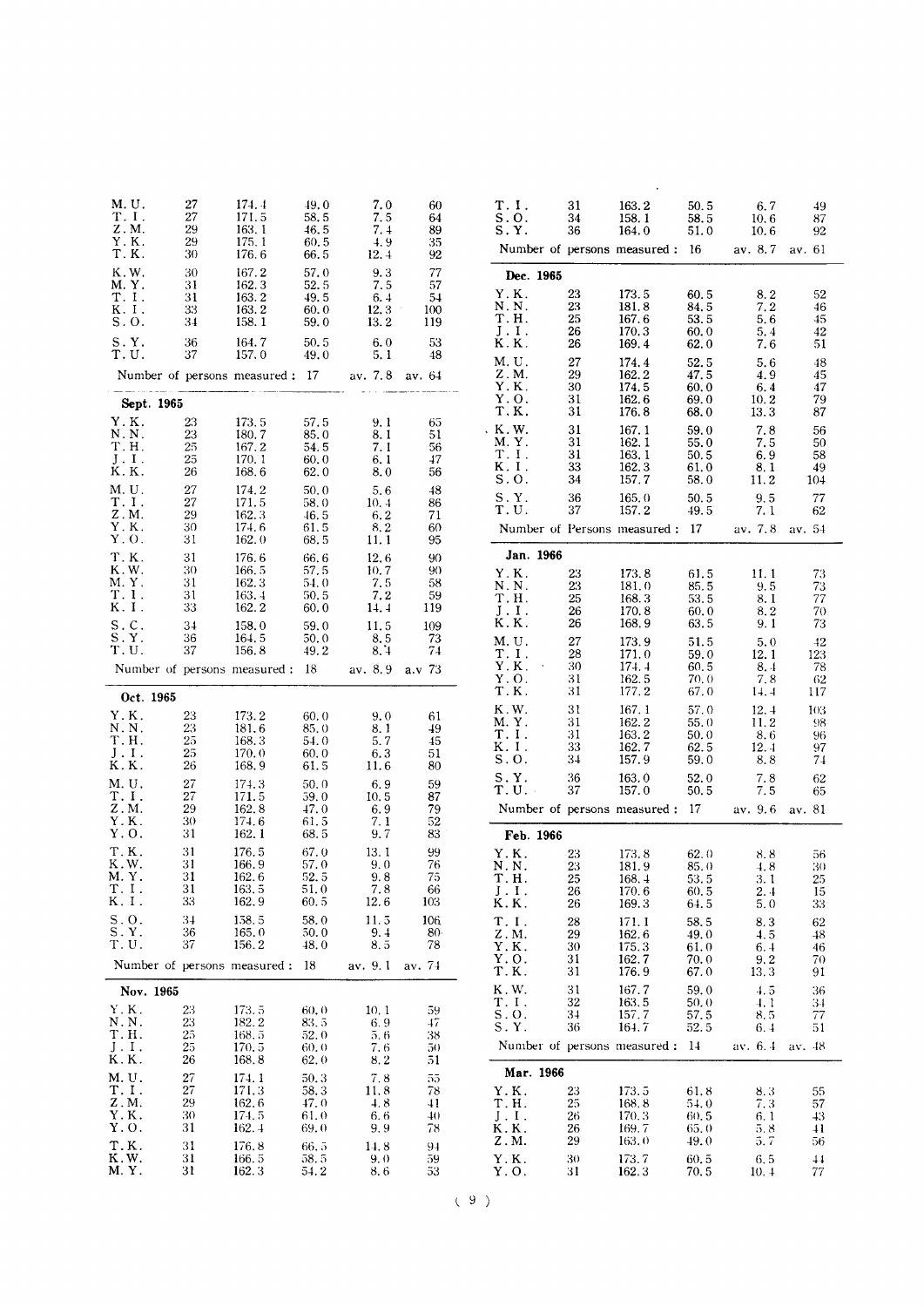| Name       | Age                            | Height<br>(cm) | Weight<br>(kg) | Body-<br>burden<br>$(m\muCi)$ | pCi of<br>$137Cs$ per<br>gram<br>of K | Dec. 1966<br>H.K.<br>T.H.<br>K.K. | 25<br>26<br>27 | 157.2<br>167.3<br>169.1         | 51.5<br>53.5<br>62.2 | 7.3<br>4.0<br>1.8 | 60<br>32<br>13 |
|------------|--------------------------------|----------------|----------------|-------------------------------|---------------------------------------|-----------------------------------|----------------|---------------------------------|----------------------|-------------------|----------------|
| T.K.       | 31                             | 177.4          | 67.5           | 11.8                          | 83                                    | M.U.<br>T.1.                      | 28<br>28       | 173.5<br>171.7                  | 50.0<br>57.5         | 3.7<br>7.3        | 35<br>57       |
| K.W.       | 31                             | 167.0          | 58.5           | 6.0                           | 50                                    | Y.S.                              | 31             | 171.0                           | 71.0                 | 9.4               | 72             |
| M.Y.       | 32                             | 162.2          | 55.0           | 8.8                           | 62                                    | Y.O.                              | 32             | 163.0                           | 72.2                 | 7, 2              | 57             |
| T. I.      | 32                             | 163.4          | 49.0           | 8.5                           | 72                                    | K.W.                              | 32             | 157.5                           | 57.0                 | 6.8               | 57             |
| S.0.       | 34                             | 157.9          | 56.2           | 9.0                           | 84                                    | T.I.                              | 33             | 163.3                           | 48.5                 | 5.3               | 43             |
| S. Y.      | 36                             | 164.5          | 51.5           | 11.3                          | 87                                    | S.0.                              | 35             | 157.4                           | 56.0                 | 8.0               | 79             |
| T.U.       | 37                             | 157.1          | 50.0           | 6.6                           | 58                                    | H.K.                              | 35             | 160.7                           | 56.5                 | 7.6               | 62             |
|            | Number of persons measured: 14 |                |                | av. 8.0                       | av. 61                                | S. Y.                             | 37             | 164.7                           | 49.1                 | 6.8               | 56             |
|            |                                |                |                |                               |                                       | T.U.                              | 39             | 156.9                           | 50.0                 | 4.8               | 39             |
| Sept. 1966 |                                |                |                |                               |                                       |                                   |                | Number of persons measured:     | -13                  | av. 6.2           | av. 51         |
| H.K.       | 25                             | 157.0          | 50.5           | 4.2                           | 36                                    |                                   |                |                                 |                      |                   |                |
| T.H.       | 25                             | 169.3          | 53.5           | 1.4                           | 11                                    | Mar. 1967                         |                |                                 |                      |                   |                |
| K.K.       | 27                             | 168.6          | 64.5           | 3.7                           | 25                                    | H.K.                              | 26             | 157.8                           | 53.5                 | 4.1               | 35             |
| M. U.      | 28                             | 173.8          | 48.0           | 1.8                           | 18                                    | T.H.                              | 26             | 168.2                           | 52.3                 | 1.9               | 16             |
| T. I.      | 28                             | 171.5          | 58.0           | 9.2                           | 69                                    | K.K.                              | 27             | 169.2                           | 64.5                 | 3.9               | 27             |
| Z.M.       | 30                             | 162.9          | 50.5           | 2.9                           | 31                                    | M. U.                             | 29             | 173.9                           | 49.0                 | 2.0               | 18             |
| Y.S.       | 30                             | 170.4          | 70.5           | 8.9                           | 64                                    | T.I.                              | 29             | 171.5                           | 57.0                 | 4.5               | 39             |
| K.K.       | 31                             | 158.0          | 50.5           | 2.7                           | 25                                    |                                   |                |                                 |                      |                   |                |
| Y.O.       | 32                             | 162.5          | 71.0           | 9.0                           | 74                                    | Z.M.                              | 30             | 163.0                           | 50.5                 | 2.9               | 33             |
| K.W.       | 32                             | 167.5          | 57.5           | 6.7                           | 56                                    | K.K.                              | 31             | 156.7                           | 49.5                 | 2.2               | 20             |
|            |                                |                |                |                               |                                       | K.W.                              | 32             | 167.1                           | 57.5                 | 3.8               | 35             |
| T.K.       | 32                             | 177.0          | 69.0           | 13.4                          | 94                                    | $\mathbf T$ . $\mathbf K$ .       | 32             | 176.7                           | 70.0                 | 6, 7              | 48             |
| T. I.      | 33                             | 163.2          | 49.5           | 3.4                           | 27                                    | T.I.                              | 33             | 163.1                           | 49.0                 | 2.7               | 25             |
| S.0.       | 35                             | 157.9          | 56.5           | 11.0                          | 105                                   | S.0.                              | 35             | 158.8                           | 56.0                 | 5.8               | 54             |
| H.K.       | 35                             | 161.1          | 55.0           | 3.8                           | 30                                    | H.K.                              | 35             | 160.6                           | 54.3                 | 4, 5              | 41             |
| S. Y.      | 37                             | 164.5          | 51.0           | 5.4                           | 44                                    | S.Y.                              | 37             | 164.7                           | 50.5                 | 3.4               | 27             |
| T.U.       | 38                             | 156.8          | 48.5           | 2.7                           | 26                                    | T.U.                              | 38             | 157.2                           | 50.0                 | 3.1               | 28             |
|            | Number of persons measured:    |                | - 16           | av. 5.6                       | av. 46                                |                                   |                | Number of persons measured : 14 |                      | av. 3.7           | av. 32         |
|            |                                |                |                |                               |                                       |                                   |                |                                 |                      |                   |                |

 $\ddot{\phantom{a}}$ 

Table 7. Average Values of Cesium-137 in Man determined with a Whole Body Counter By M. Saiki, T. Iinuma and M. Uchiyama

| The Contract of the Contract of the Contract of the Contract of the Contract of the Contract of the Contract of The Contract of The Contract of The Contract of The Contract of The Contract of The Contract of The Contract o |                    | 1965                 |                                 |                     | 1966                            |             |             |
|--------------------------------------------------------------------------------------------------------------------------------------------------------------------------------------------------------------------------------|--------------------|----------------------|---------------------------------|---------------------|---------------------------------|-------------|-------------|
|                                                                                                                                                                                                                                |                    | Jul.<br>$\sim$ Sept. | Oct.<br>$\sim$ Dec.             | Jan.<br>$\sim$ Mar. | Sept.                           | Dec.        | Mar.        |
| Number of persons                                                                                                                                                                                                              |                    | 51                   | 51                              | 45                  | 16                              | 13          | 14          |
| Total body burden                                                                                                                                                                                                              | Mean               | 8.7                  | 8.5                             | 8.1                 | 5.6                             | 6.2         | 3.7         |
| expressed in $m\mu Ci$                                                                                                                                                                                                         | Standard deviation | 2.9                  | 2.3                             | 2.8                 | 3.6                             | 2.1         | 1.4         |
|                                                                                                                                                                                                                                | $Minimum\_Maximum$ |                      | $2.8 \sim 11.4$ $4.8 \sim 14.8$ |                     | $2.4 \sim 14.4$ $1.4 \sim 13.4$ | $1.8 - 9.4$ | $1.9 - 6.7$ |
| Total body burden                                                                                                                                                                                                              | Mean               | 69                   | 65                              | 65                  | 46                              | -51         | 32          |
| expressed in pCi of                                                                                                                                                                                                            | Standard deviation | 24                   | 19                              | 24                  | 28                              | 18          | 11          |
| 137Cs/gk                                                                                                                                                                                                                       | $Minimum\_Maximum$ | $22 - 119$           | $38 - 106$                      | $15 - 123$          | $11 - 105$                      | $13 - 79$   | $16 - 54$   |

(National Institute of Radiological Sciences)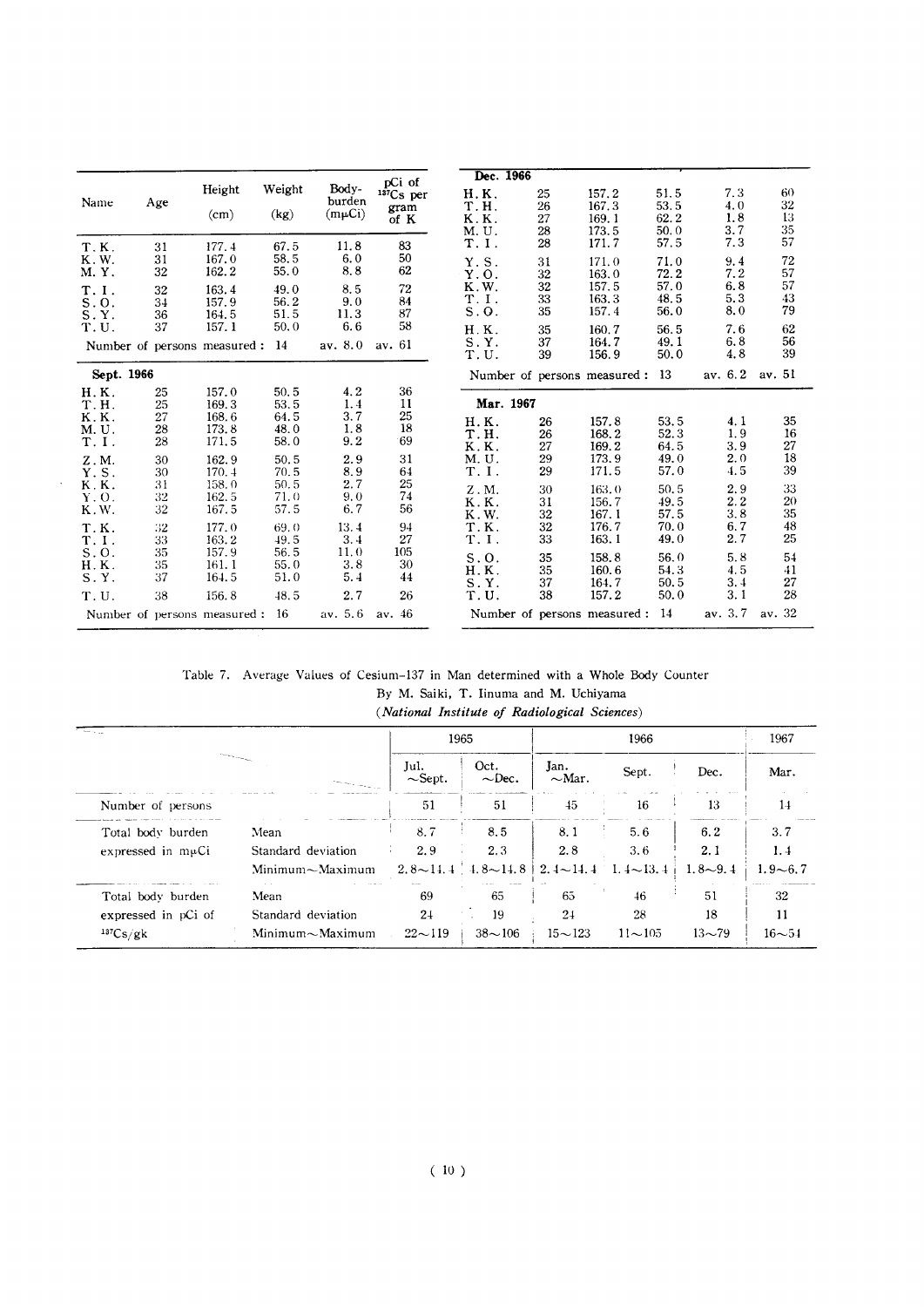# DATA OF THE FIFTH NUCLEAR TEST OF THE PEOPLE'S **REPUBLIC OF CHINA**

# Meteorological Data

### Gross Beta-radioactivity and Radioactivity of Iodine in Rain and Dust

Part 1 (Meteorological Agency)

Survey of gross beta-activity in precipitation and airborne dusts has been conducted with the network of 13 stations shown in the Figure 7. Processes of sampling and counting are the same ones with that in the explanation on page 2, Issue No. 5 of this publication series.

The results obtined during the period from 26 December, 1966 to 18 January, 1967 are shown in Table 8 and 9. Both airborne radioactivity concentrations and radioactive depositions in these period were recorded as the highest of those ever experienced since the Meteorological Agency undertook to monitor the radioactive fallout.

The fifth nuclear detonation of the People's Republic of China was carried out on 28 December, 1966 according to the news reporting. Judging from meteorological aspects of the radioactive fallout from the detonation over Japan, it is assumed that the time and location of the detonation are respectively at 3.00 a.m. (GMT) on 28 December and 40° N, 90°E.

The first arrival of the fallout was on 30 December, 1966 and increase of the overall fallout in Japan was the period from 30 December, 1966 to 1 January, 1967. Later, the time of the detonation was supported by an investigation of micro-barographic records and the other scientific information. Transit of the radioactive cloud over Japan can be understood by meteorolgical trajectories drawn in Figure 8 in which showed

#### Figure 7. Fallout Observation Network of Meteorological Agency

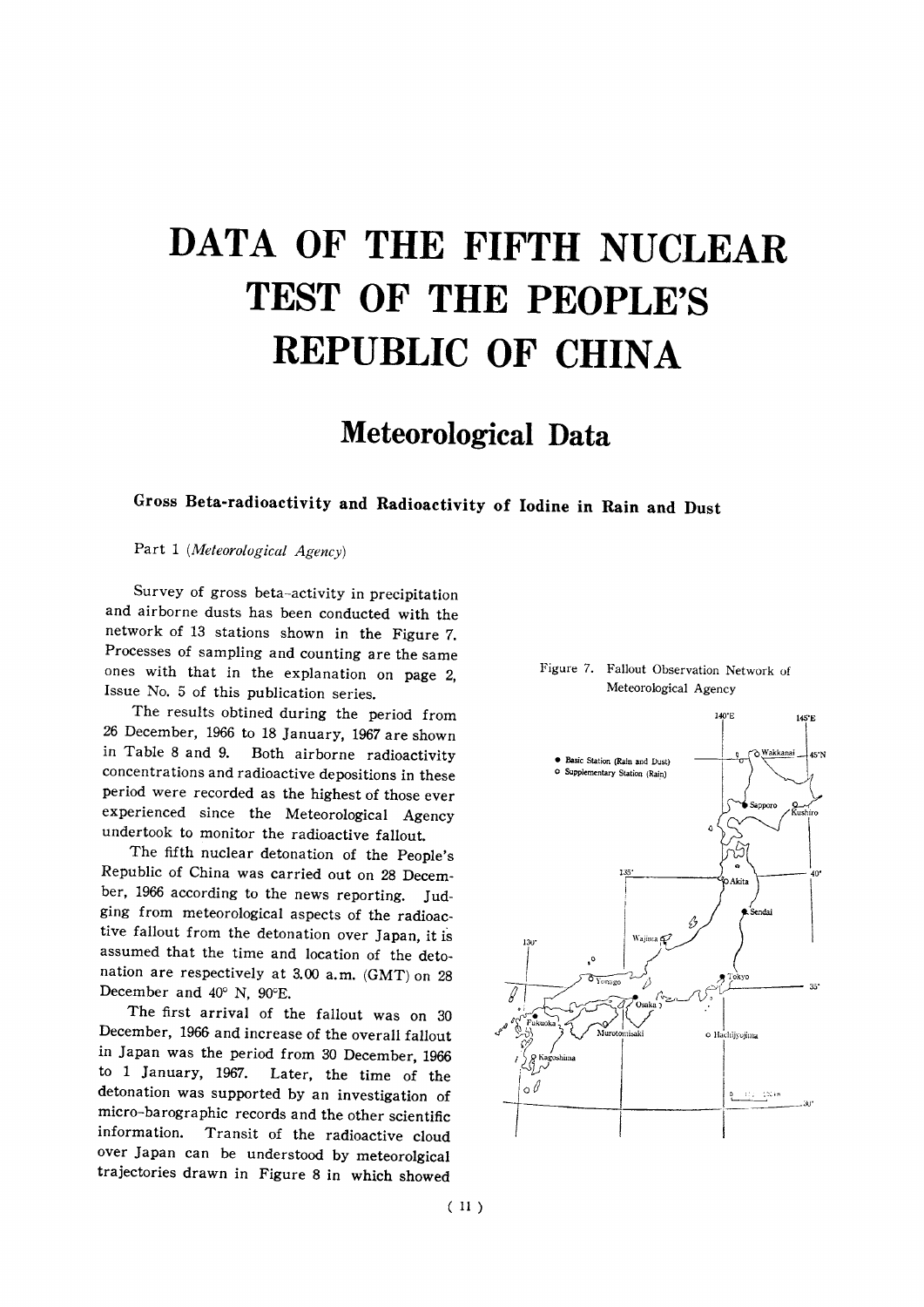the starting time and location of air parcel assumed as described above.

Actual situation of the fallout in airbone dusts near the ground and precipitation, i. e., the first arrival, the highest concentration, and the increase and decrease are shown in the Figure 9. The very early arrival and the higher value of the fallout may be caused by the meteorological condition prevailing in the early winter and the related fall of highly-active fallout particles having the larger size. The second arrival of the fallout in Japan, which passed the course of the around the world was traced in the middle January by drawing the 500 mb and 100 mb trajectories in the northern hemispheric chart.

#### Table 8. Gross  $\beta$ -activity in Dust -26 Dec., 1966 to 18 Jan., 1967-Compiled by N. Murayma, H. Fujimoto, M. Kamiyama, H. Shimura and S. Maeshima (Meteorological Agency)

 $(pCi/m^3)$ Dec. Jan. 1967<br>1 2 3  $\sqrt{5}$  $\,6$ 28 29 30 31  $\mathbf 4$ Station 26 27 Sapporo  $0.0$  $0, 0$  $0.0$  $0.0$   $0.0$   $0.0$   $0.2$   $0.2$  $(0,0, 0, 2, 0.5, 0.3, 0.2)$  $0.5$ Sendai  $0, 5$  $0.1$ Tokyo  $0.6$ 0.2 3.6 12.0 2.5 0.2  $1.1$  $0.3$ Osaka  $0.5$ 0.∩ 22.0 43.0 2.9 2.4  $0.5$  $1.4$ Fukuoka  $0.2$ 0.2 423.0 510.0 16.0 7.0 2.6  $1, 7$  $3.1$  $Jan.$  $\overline{8}$  $16\,$ 17 18 Station 9 10 11 12 13 14 15 0.0 0.5  $0.2$  $0.0$ Sapporo 0.3 0.1  $0.4$  $0.8$ Sendai Tokyo 1.9 1.2  $0.4$  $0.6$  $1.7$  $0.\,2$ 1.0 1.7  $0.5$ Osaka Fukuoka 32.0 1.67.0  $1,0$ 

 $(12)$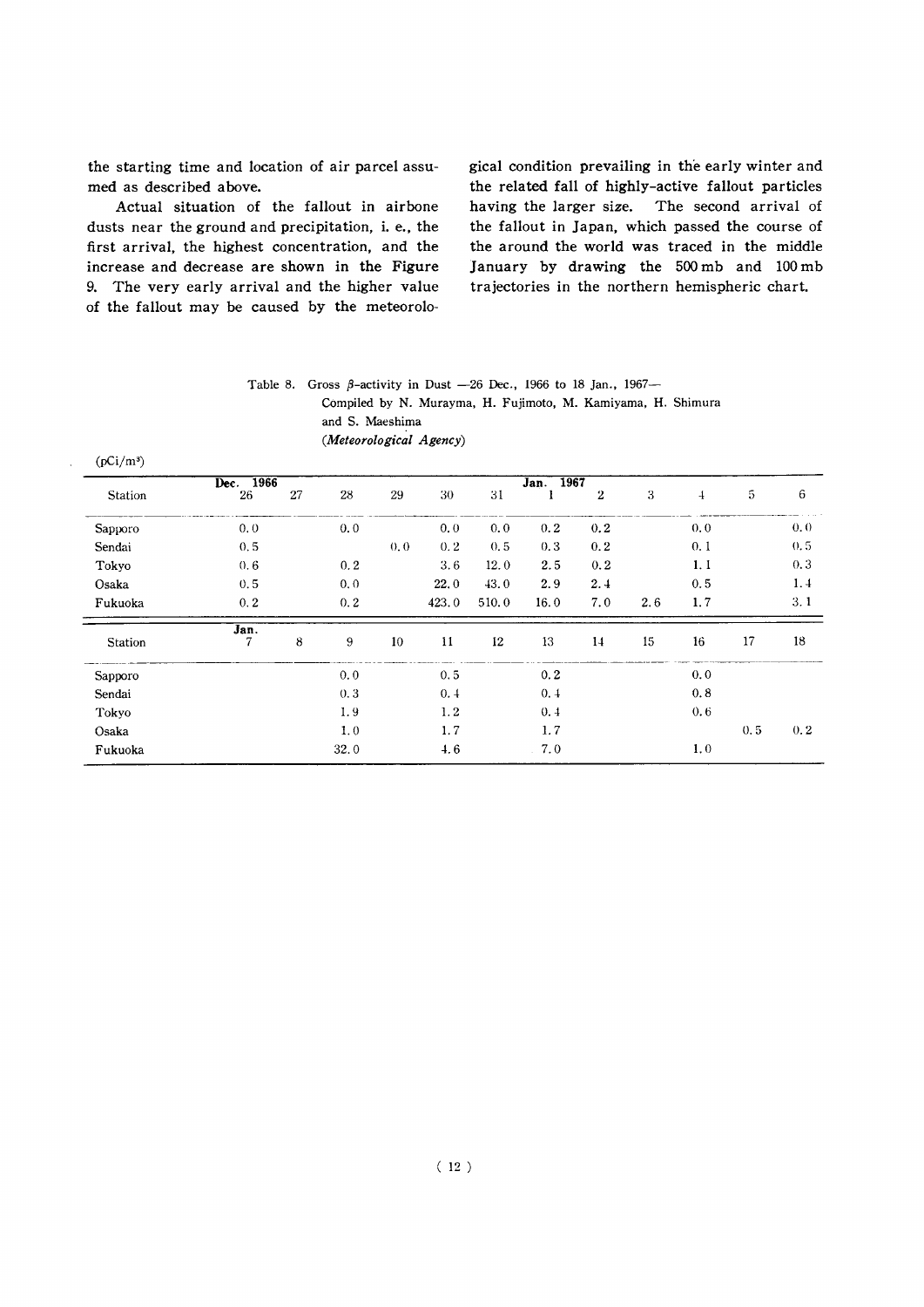#### Table 9. Gross  $\beta$ -activity in Rain - 26 Dec., 1966 to 18 Jan., 1967-Compiled by N. Murayama, H. Fujimoto, M, Kamiyama, H. Shimura and S.Maeshima (Meteorological Agency)

Upper Rank: Concentration (pCi/co Lower Rank: Deposition (mCi/

|                                   | Dec. 1966               |                |              |                |                 |                 | Jan. 1967       |                  |               |                  |                |              |
|-----------------------------------|-------------------------|----------------|--------------|----------------|-----------------|-----------------|-----------------|------------------|---------------|------------------|----------------|--------------|
| Station                           | 26                      | $27\,$         | 28           | 29             | $30\,$          | 31              | $\mathbf 1$     | $\boldsymbol{2}$ | $\sqrt{3}$    | $\boldsymbol{4}$ | 5              | $\,6\,$      |
| Wakkanai<br>11                    | 0.0<br>0.0              |                | 0.0<br>0.0   | 0.1<br>0.0     | 0.1<br>0.1      | 0.1<br>0, 2     |                 |                  | 0.0<br>0.0    | 0,6<br>0.9       | 0.1<br>$0.\,8$ | 0.1<br>0.7   |
| Sapporo<br>$\boldsymbol{\eta}$    |                         | 0.0<br>0.0     | 0.0<br>0.0   | 0.1<br>2.0     | 0.0<br>0.0      |                 |                 |                  | 0.0<br>0.0    | 0.0<br>0.0       |                |              |
| Kushiro<br>11                     |                         |                |              |                |                 |                 |                 | 0.4<br>1.0       |               | 0.2<br>0, 2      |                |              |
| Sendai<br>$\boldsymbol{\eta}$     |                         |                | 0.0<br>0, 0  |                |                 |                 |                 | 0.6<br>6.0       | 0.4<br>0.6    | 0.1<br>0, 2      | 0.1<br>0, 3    |              |
| Akita<br>$\eta$                   |                         | 0.1<br>0.4     | 0.0<br>0.0   | 0.1<br>0.5     | 0.1<br>0.5      |                 | 58.0<br>58.0    | 0.5<br>9.0       | 1.8<br>2.5    | 1.0<br>2.8       | 0.2<br>0.9     | 0.3<br>0.3   |
| Tokyo<br>11                       |                         |                |              |                |                 |                 |                 | 1.9<br>27.0      |               |                  |                |              |
| Wajima<br>11                      | 0, 0<br>0, 0            | 0.0<br>0, 0    | 0.0<br>0, 0  | 0.0<br>0, 0    | 910.0<br>5600.0 | 473.0<br>1560.0 | 10.0<br>88.0    | 0.6<br>20.0      | 9.0<br>200.0  | 1, 5<br>44.0     | 0.3<br>5.0     | 2.3<br>14.0  |
| Hachijojima<br>11                 |                         |                |              |                |                 |                 |                 |                  |               | ۰,               |                |              |
| Osaka<br>$^{\prime\prime}$        |                         |                |              |                |                 |                 | 60.0<br>190.0   | 1.4<br>20.0      |               |                  |                |              |
| Yonago<br>$\boldsymbol{\eta}$     | 0.1                     | 0, 1           | 0.1          | 0.1<br>0.2     |                 |                 | 406.0<br>3900.0 | 11.0<br>200.0    | 45.0<br>230.0 | 3.4<br>23.0      | 16.0<br>100.0  |              |
| Murotomisaki<br>11                |                         |                |              |                |                 |                 | 23.0<br>350.0   | 0.1<br>2.0       |               |                  |                |              |
| Fukuoka                           |                         |                | 0.1<br>0.2   |                |                 |                 | 10.0<br>180.0   | 1.4<br>14.0      |               | 6.0<br>200.0     | 1.9<br>2.3     |              |
| Kagoshima<br>11                   |                         | 0, 0<br>0, 0   |              |                |                 |                 | 55.0<br>770.0   | 7.0<br>20.0      | 40.0<br>170.0 | 4.0<br>8.8       |                |              |
|                                   |                         |                |              |                |                 |                 |                 |                  |               |                  |                |              |
| Station                           | $\frac{1}{7}$ Jan. 1967 | $\bf8$         | 9            | 10             | 11              | 12              | $13\,$          | 14               | 15            | 16               | $17\,$         | 18           |
| Wakkanai<br>$^{\prime\prime}$     | 0.1<br>0.2              | 0.1<br>$2.0\,$ | 0.1<br>0.5   |                |                 | 1.4<br>5.5      | 0.6<br>1.0      | 0.7<br>10.0      | 0.1<br>1.0    | 1.1<br>4.7       |                | $0.9$<br>2.0 |
| Sapporo<br>11                     | 0.1<br>1.0              | 0.0<br>0.0     | 0.0<br>0, 0  | 0.9<br>3.0     |                 | 0.1<br>0, 6     | 0.0<br>0.0      | 0.0<br>$0.\,3$   | 0.8<br>2.0    |                  |                | 0, 0<br>0, 0 |
| Kushiro<br>$^{\prime\prime}$      |                         |                |              |                |                 | 0, 2<br>0, 7    | $0,2$<br>0.3    |                  |               |                  |                |              |
| Sendai                            |                         |                |              | 0.1<br>0.1     |                 |                 |                 |                  |               |                  | 0.1<br>0, 4    |              |
| Akita<br>$^{\prime\prime}$        | 0.2<br>0.6              | $0,2\,$<br>0.9 | 2.3<br>6.7   | 0, 8<br>4.0    |                 | 0, 4<br>2.0     | 0, 4<br>1.0     | 1.9<br>19.0      | 1.6<br>5.3    | 2.2<br>3, 3      | 1.0<br>8.3     | 0, 4<br>1,0  |
| Tokyo<br>$^{\prime\prime}$        |                         |                |              |                |                 | 1.8<br>$6.8\,$  |                 |                  |               |                  |                |              |
| Wajima<br>11                      | 0.9<br>30.0             | 0.5<br>9.0     | 1, 1<br>15.0 | $2.1\,$<br>5.5 |                 | 2.8<br>43.0     | 0.1<br>0.9      | 1.0<br>10.0      | 1,0<br>5.0    | 0.3<br>10.0      | 0.0<br>0, 0    | 0.4<br>4.0   |
| Hachijojima                       |                         |                |              |                |                 |                 |                 |                  |               |                  |                |              |
| Osaka<br>$\boldsymbol{\eta}$      |                         |                |              |                |                 | 0.5<br>5.0      |                 |                  |               |                  |                |              |
| Yonago<br>11                      | 1.7<br>5.8              | 0.3<br>2.0     | 0.2<br>3.0   | 1.7<br>28.0    |                 | 0.9<br>2.0      |                 |                  | 0, 3<br>3,0   | 2.2<br>17.0      | 0.4<br>7.0     | 0.6<br>6.0   |
| Murotomisaki<br>$^{\prime\prime}$ |                         |                |              |                |                 | 0.6<br>6.0      |                 |                  |               |                  |                |              |
| Fukuoka                           |                         |                |              |                | 4.1<br>42.0     | 16.0<br>34.0    |                 |                  |               | 7.0<br>20.0      |                |              |
| Kagoshima<br>$^{\prime\prime}$    | 15.0<br>170.0           |                |              |                | 3.6<br>7.2      |                 |                 |                  |               | 1.2<br>8, 4      |                |              |

 $\ddot{\phantom{a}}$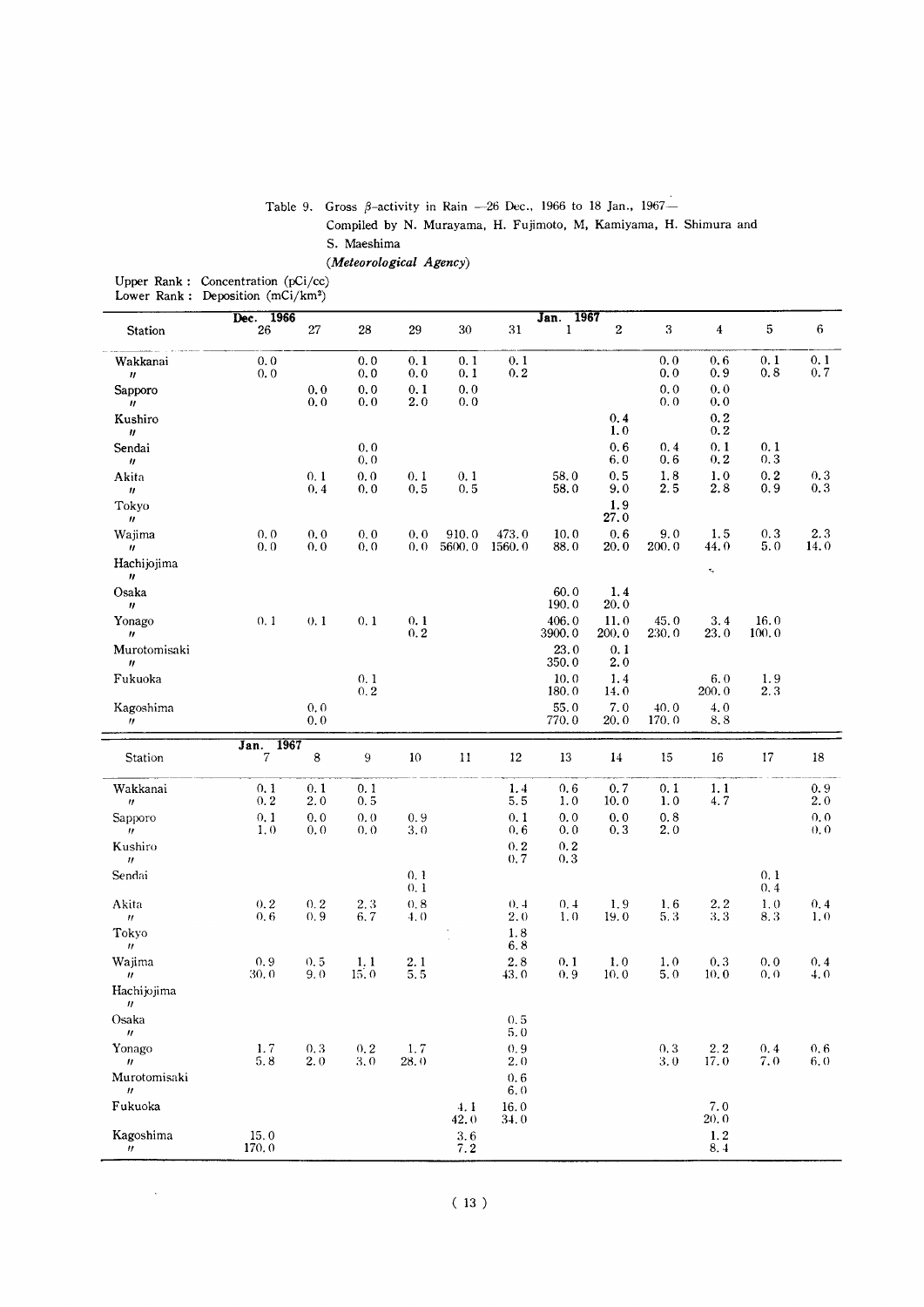

Figure 8. The Meteorological Trajectory at the Time when the 5th Nuclear Test was carried out by the People's Republic of China

Figure 9. Temporal Variation of Gross  $\beta$ -activity in Rain and Dust near the Ground (Maximum Value: in Japan)

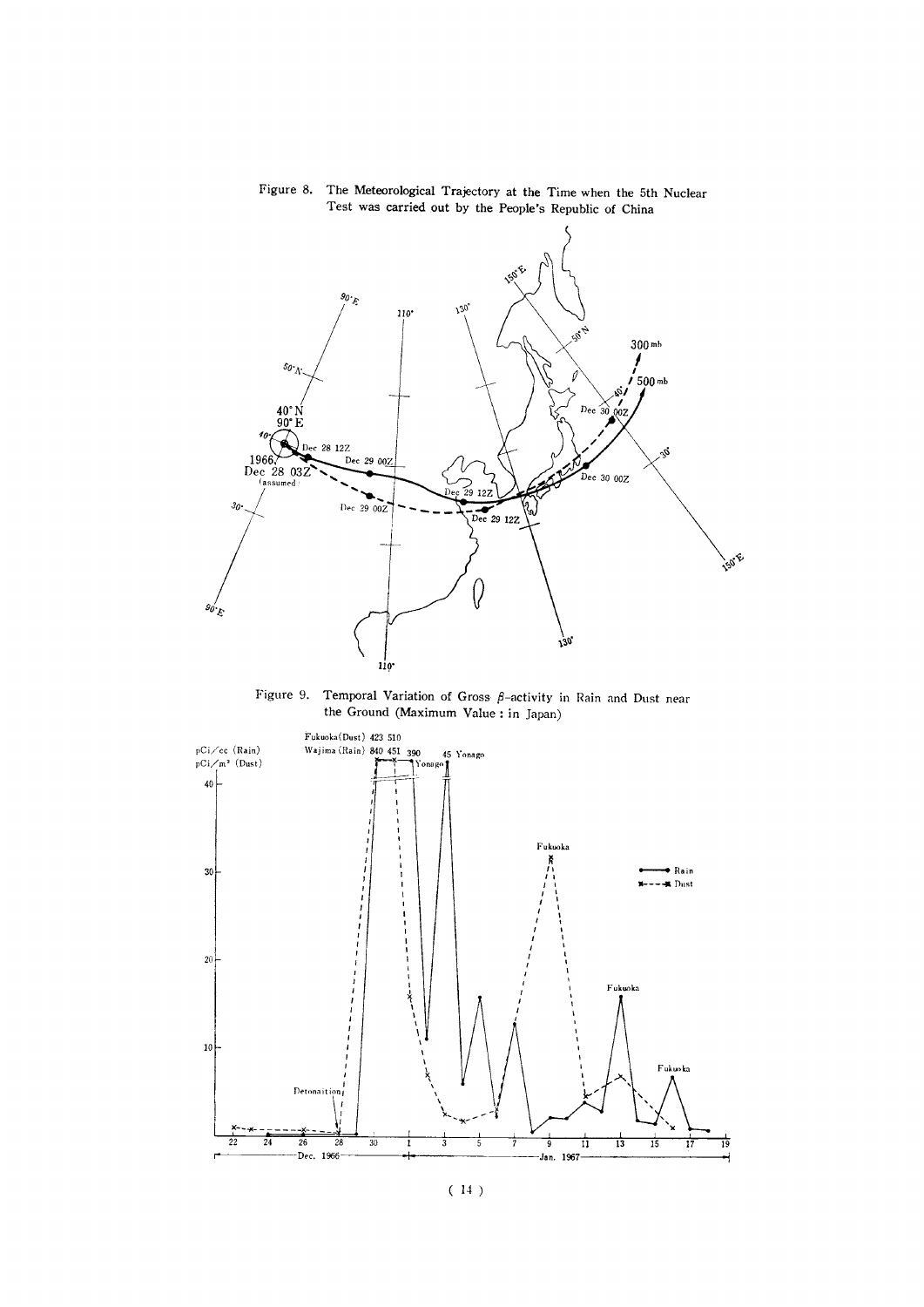#### Part 2. (Meteorological Research Institute, Tokyo)

The Meteorological Research Institute, To- period from 24 December, 1966 to 21 January. kyo, measured beta-radioactivity in rain and 1967 when the effect of the 5th Chinese atomic dry fallout collected in a tray at the institute. detonation was noticed, are shown in Table 10. Results of measurements obtained during the

| Table 10. Deposits of Radioactive Fallout -24 Dec., 1966 to 21 Jan., 1967- |
|----------------------------------------------------------------------------|
| By Y. Miyake, K. Saruhashi, Y. Katsuragi and T. Kanasawa                   |
| (Meteorological Research Institute, Tokyo)                                 |

|                                                                                                                                                                                                                                                                                                                                                                                                                                                                                                                                                                                                                                                                                                                                                                                                                                                                                                                                                                                                                                                                                                                                                                                                                                                                                                                                                                                                                             | Collection time<br>(hr)                                                                      | Total $\beta$ -activity<br>(mCi/km <sup>2</sup> )                                                                           | Remarks                                                                                                                                                                                                                                                                                                   |
|-----------------------------------------------------------------------------------------------------------------------------------------------------------------------------------------------------------------------------------------------------------------------------------------------------------------------------------------------------------------------------------------------------------------------------------------------------------------------------------------------------------------------------------------------------------------------------------------------------------------------------------------------------------------------------------------------------------------------------------------------------------------------------------------------------------------------------------------------------------------------------------------------------------------------------------------------------------------------------------------------------------------------------------------------------------------------------------------------------------------------------------------------------------------------------------------------------------------------------------------------------------------------------------------------------------------------------------------------------------------------------------------------------------------------------|----------------------------------------------------------------------------------------------|-----------------------------------------------------------------------------------------------------------------------------|-----------------------------------------------------------------------------------------------------------------------------------------------------------------------------------------------------------------------------------------------------------------------------------------------------------|
| Dec. 1966                                                                                                                                                                                                                                                                                                                                                                                                                                                                                                                                                                                                                                                                                                                                                                                                                                                                                                                                                                                                                                                                                                                                                                                                                                                                                                                                                                                                                   |                                                                                              |                                                                                                                             |                                                                                                                                                                                                                                                                                                           |
| 9.00 a.m., 24 th to 9.00 a.m., 26 th<br>$26 \,$ u u<br>28 <sub>H</sub><br>$\boldsymbol{\eta}$<br>$\boldsymbol{\eta}$<br>$28 \,$ u u<br>0.30 p.m., $29\eta$<br>11<br>0.30 p.m., $29 \text{ }\frac{\textit{n}}{\textit{n}}$ $\frac{\textit{n}}{\textit{n}}$<br>30 <sub>II</sub><br>$^{\prime\prime}$                                                                                                                                                                                                                                                                                                                                                                                                                                                                                                                                                                                                                                                                                                                                                                                                                                                                                                                                                                                                                                                                                                                          | 48<br>48<br>27.5<br>24                                                                       | 0.03<br>0.03<br>0.89<br>1500                                                                                                | Dry fallout<br>11<br>$^{\prime\prime}$<br>$\eta$                                                                                                                                                                                                                                                          |
| 2.00 n<br>$30 \, \textit{n}$ $\textit{n}$<br>31st<br>$^{\prime\prime}$<br>Jan. 1967                                                                                                                                                                                                                                                                                                                                                                                                                                                                                                                                                                                                                                                                                                                                                                                                                                                                                                                                                                                                                                                                                                                                                                                                                                                                                                                                         | 25.5                                                                                         | 412                                                                                                                         | 11                                                                                                                                                                                                                                                                                                        |
| Cec.                                                                                                                                                                                                                                                                                                                                                                                                                                                                                                                                                                                                                                                                                                                                                                                                                                                                                                                                                                                                                                                                                                                                                                                                                                                                                                                                                                                                                        |                                                                                              |                                                                                                                             |                                                                                                                                                                                                                                                                                                           |
| Jan.<br>2.00 p.m., 31st to 10.00 a.m.,<br>2nd<br>10.00 a.m.,<br>$2nd$ $\prime\prime$<br>9.00<br>4th<br>$\boldsymbol{\eta}$<br>9.00 n<br>$4th$ $n$<br>5 <sub>II</sub><br>$\boldsymbol{\eta}$<br>"<br>$511$ $n11$<br>6 <sub>II</sub><br>11<br>$\boldsymbol{\prime}$<br>$^{\prime\prime}$<br>$6n \cdot n$<br>7 <sub>II</sub><br>"<br>$^{\prime\prime}$<br>$^{\prime\prime}$<br>$7n - n$<br>$^{\prime\prime}$<br>9 <sub>II</sub><br>11<br>$\boldsymbol{\eta}$<br>$9h$ $n$<br>10n<br>$\boldsymbol{\eta}$<br>$\boldsymbol{\eta}$<br>$^{\prime\prime}$<br>$10n \cdot n$<br>11 <sub>n</sub><br>$^{\prime\prime}$<br>$^{\prime\prime}$<br>$^{\prime\prime}$<br>$11y - y$<br>12n<br>$\boldsymbol{\eta}$<br>11<br>$^{\prime\prime}$<br>12n<br>13n<br>$^{\prime\prime}$<br>$\boldsymbol{\eta}$<br>$\boldsymbol{\eta}$<br>$13 \,$ u u<br>14 <sub>II</sub><br>$^{\prime\prime}$<br>$^{\prime\prime}$<br>11<br>14n <sub>h</sub><br>16n<br>$^{\prime\prime}$<br>$\boldsymbol{\prime}$<br>$^{\prime\prime}$<br>$16n$ $n$<br>17 <sub>II</sub><br>$^{\prime\prime}$<br>$^{\prime\prime}$<br>$^{\prime\prime}$<br>$17n$ $n$<br>18n<br>$^{\prime\prime}$<br>$^{\prime\prime}$<br>11<br>$18\eta$ $\eta$<br>19 <sub>u</sub><br>$^{\prime\prime}$<br>$\boldsymbol{\eta}$<br>11<br>19n n<br>20 <sub>II</sub><br>$^{\prime\prime}$<br>$\boldsymbol{\eta}$<br>$^{\prime\prime}$<br>$20 \,$ u u<br>21st<br>11<br>$^{\prime\prime}$<br>$^{\prime\prime}$ | 44<br>47<br>24<br>24<br>24<br>48<br>24<br>24<br>24<br>24<br>24<br>48<br>24<br>24<br>24<br>24 | 35<br>22<br>1.8<br>5.5<br>4.6<br>3.7<br>0.49<br>0.54<br>4.4<br>0.68<br>0.16<br>2.2<br>0, 34<br>0.10<br>0.04<br>0.06<br>0.08 | rain (12.9 mm)<br>dry fallout<br>$^{\prime\prime}$<br>$^{\prime\prime}$<br>$^{\prime\prime}$<br>$^{\prime\prime}$<br>$\boldsymbol{H}$<br>$\boldsymbol{H}$<br>rain $(3.4 \text{ mm})$<br>dry fallout<br>$^{\prime\prime}$<br>11<br>11<br>$^{\prime\prime}$<br>11<br>$^{\prime\prime}$<br>$^{\prime\prime}$ |

#### Gross Beta-activity and Radioactivity of Iodine in Rain and Dry fallout

Daily rain and dry fallout samples were continuously (from  $9$  a.m. to the next  $9$  a.m.) collected on the roof of the building of National Institute of Radiological Sciences in Chiba City, to determine the gross beta-activity and activity of radio-iodine.

Gross beta-radioactivity was measured using the standard of Uranium oxide  $(U_3O_8)$  with a Geiger-Müller counter.

After the addition of an iodine carrier to the fallout samples, the iodine was chemically separated for radioactivity determination, using an

iodine-131 standard with a beta-ray low background counter.

The radioactivities of both samples were measured 6 hours after the time of collection of samples.

Results obtained during the period from 29 December, 1966 to 31 January, 1967 are shown in Table 11.

On 28 December 1966, the nuclear explosion test was carried out by the People's Republic of China. The radioactivity of initial precipitations of the fallout showed the highest values among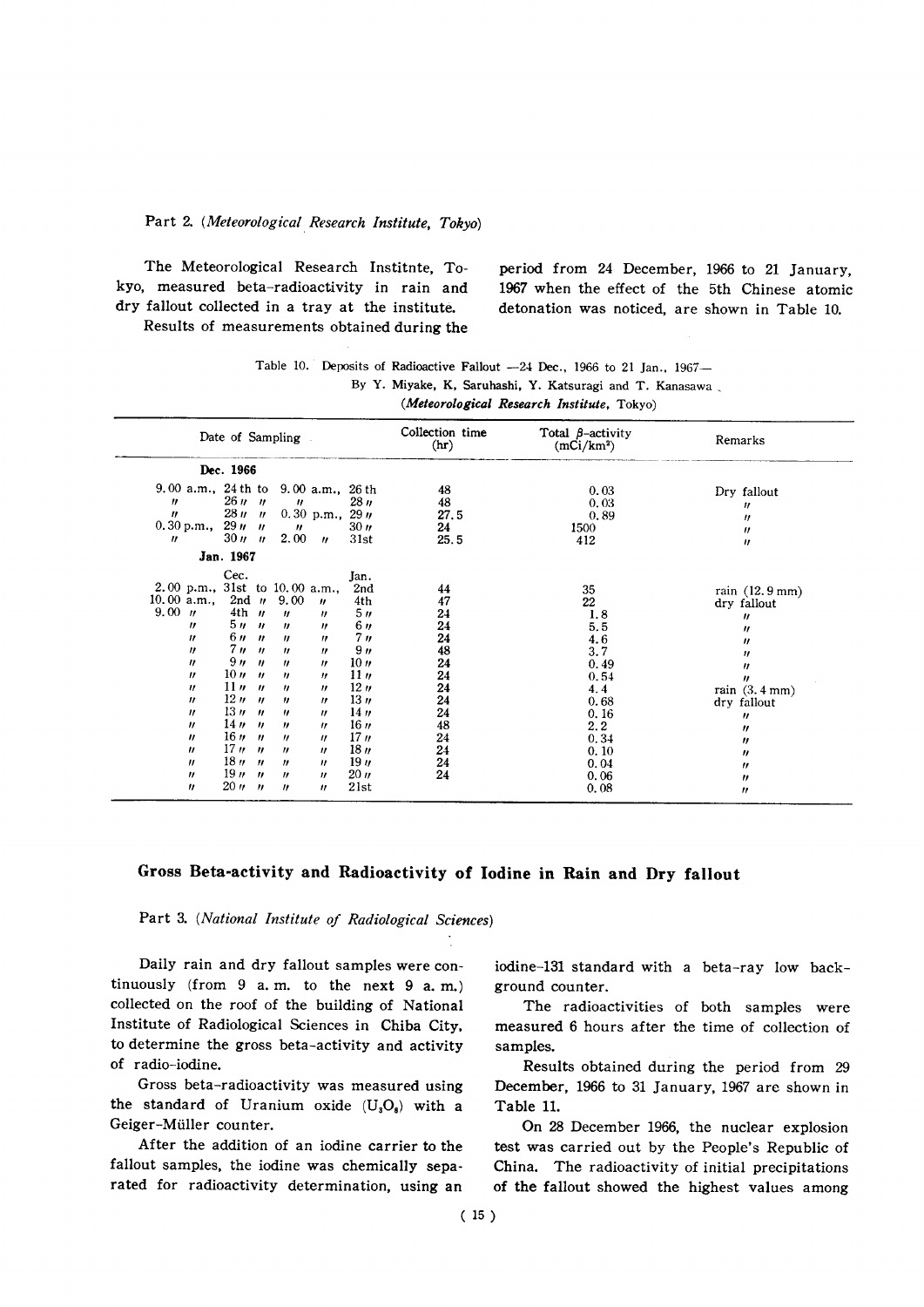the results obtained from previous research on the effects of four nuclear explosion tests of the People's Republic of China, while the contribution

rate of iodine on the total activities showed the lowest value among them.

| Table 11. Gross $\beta$ -radioactivity and Radioactivity of Iodine in Rain and Dry Fallout collected |  |
|------------------------------------------------------------------------------------------------------|--|
| in a trav at Chiba City $-29$ Dec., 1966 to 31 Jan., 1967-                                           |  |
| By M. Saiki, H. Kamada, Y. Ohmomo, T. Koyanagi, K. Kimura, M. Uchiyama,                              |  |

Z. Murakoshi, H. Kawamura, E. Kase, E. Nakano and H. Yamaguchi. (National Institute of Radiological Sciences)

| Rain $(19 \text{ mm})$<br>Rain $(0.5 \text{ mm})$ |
|---------------------------------------------------|
|                                                   |
|                                                   |
|                                                   |
|                                                   |
|                                                   |
|                                                   |
|                                                   |
|                                                   |
|                                                   |
|                                                   |
|                                                   |
| Snow and Rain (5 mm)                              |
|                                                   |
|                                                   |
|                                                   |
|                                                   |
|                                                   |
|                                                   |
|                                                   |
|                                                   |
|                                                   |
|                                                   |
|                                                   |
|                                                   |
| Rain $(30 \text{ mm})$                            |
|                                                   |
|                                                   |

#### Gross Beta-activity in Upper Air

(Research and Development H.Q., Japan Defense Agency)

Since 1960, Research and Development H.Q., Japan Defense Agency has measured the betaradioactivity of dust in the lower layer of the stratosphere and tropopause using aircraft as collectors.

The samples were taken over three areas of Japan using gummed paper and dust samplers attached to the front of the aircraft wings.

The sampling flight was made using two aircraft at the same time, one of which made a normal sampling flight and the other only upward and downward flight. The difference between the amounts of radioactivity of the samples collected by the two aircraft is taken as the value at the flight altitude.

But, at this time, the value of sample collec-

ted by the aircraft which made a level sampling flight for an hour was rather lower than one by the upward and downwa

It seems that this result was caused by the radioactive airborne dust and fallout particles which were floating unequal at the lower altitude than that of level sampling flight.

On this occasion, the quantitative value was not obtained.

So, the true value obtained is shown in Table 12.

Figure 10 shows three sampling areas of Japan.

Figure 11 and 12 show the temporal variation of gross  $\beta$ -activity in upper air at an altitude of 10 km and 12 km.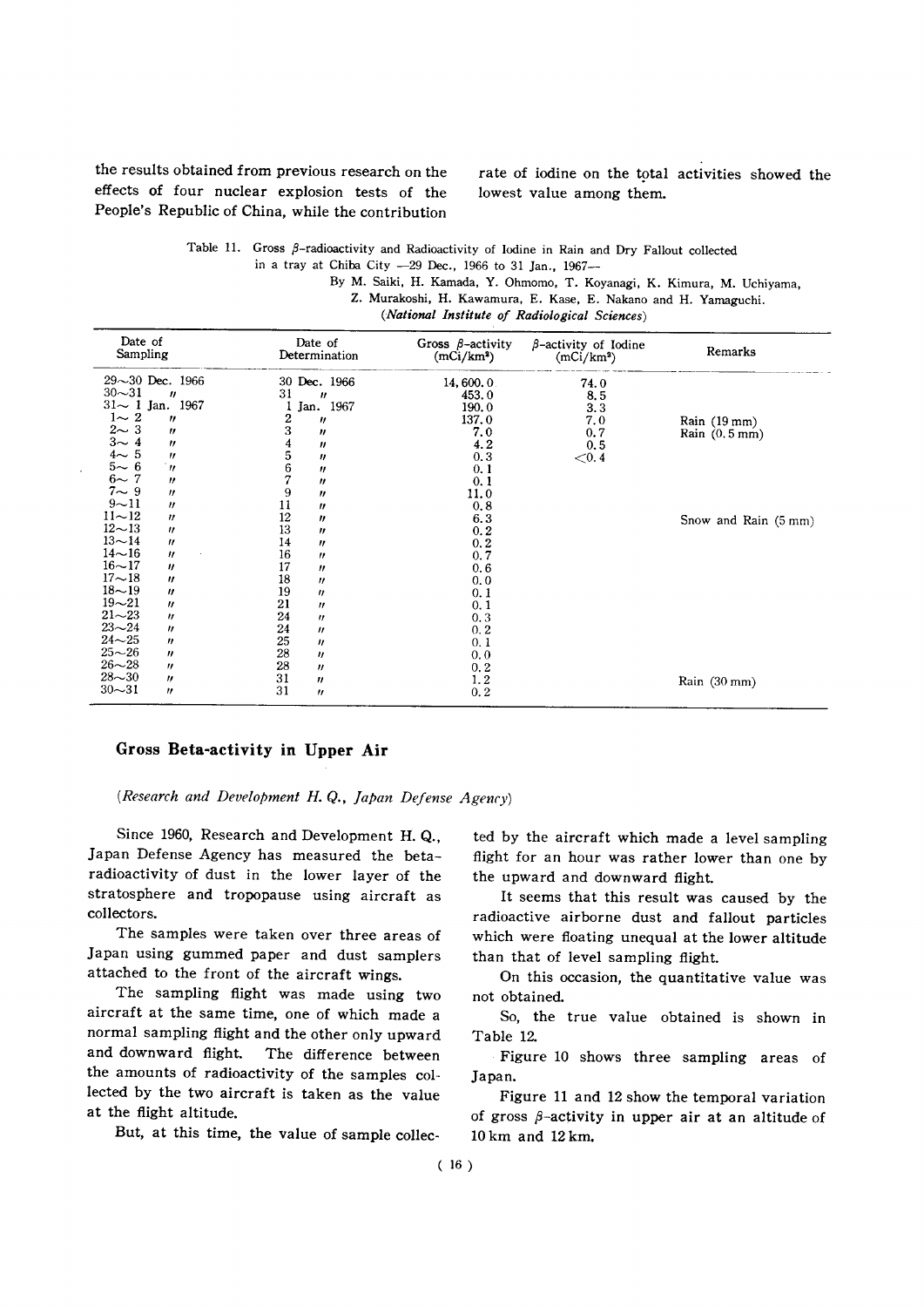#### Table 12. Gross  $\beta$ -radioactivity in Upper Air -30 Dec., 1966 to 5 Jan., 1967-By T. Urai and T. Igarashi (Research and Development H.Q., Japan Defense Agency)

 $(pCi/m^2)$ 

|                     | Sky Area         |                    | Tohoku, Hokkaido   |                    | Chubu              |                            | Kyushu                                            |
|---------------------|------------------|--------------------|--------------------|--------------------|--------------------|----------------------------|---------------------------------------------------|
| Date                |                  | $12,000 \text{ m}$ | $10,000 \text{ m}$ | $12,000 \text{ m}$ | $10,000 \text{ m}$ | $12,000 \text{ m}$         | $10,000 \text{ m}$                                |
|                     | Dec. 30, 1966    | 0.81               |                    |                    | 9693.0             | $*$ (5311, 45)<br>18546.86 |                                                   |
| $\boldsymbol{\eta}$ | 31               |                    | 46.6               |                    | 51.1               |                            | 4014.0                                            |
| Jan.                | 1, 1967          | 2.1                |                    |                    |                    |                            |                                                   |
| $^{\prime\prime}$   | $\boldsymbol{2}$ |                    |                    |                    | 4.1                |                            | 76.0                                              |
| $\boldsymbol{\eta}$ | 3                |                    | 5.9                |                    |                    | 593.0                      |                                                   |
| $^{\prime\prime}$   | 4                | 25.8               |                    |                    | 0.47               |                            | $*$ $\begin{matrix} 258.4 \\ 1059.2 \end{matrix}$ |
| $\boldsymbol{\eta}$ | 5                |                    | 31.8               |                    | 1.4                | 51.9                       |                                                   |

\* Upper rank : the value of level sampling flight (pCi/l gummed paper)

Lower rank: the value of upward and downward sampling flight (pCi/1 gummed paper)



#### Figure 10. Three Sampling Areas of Japan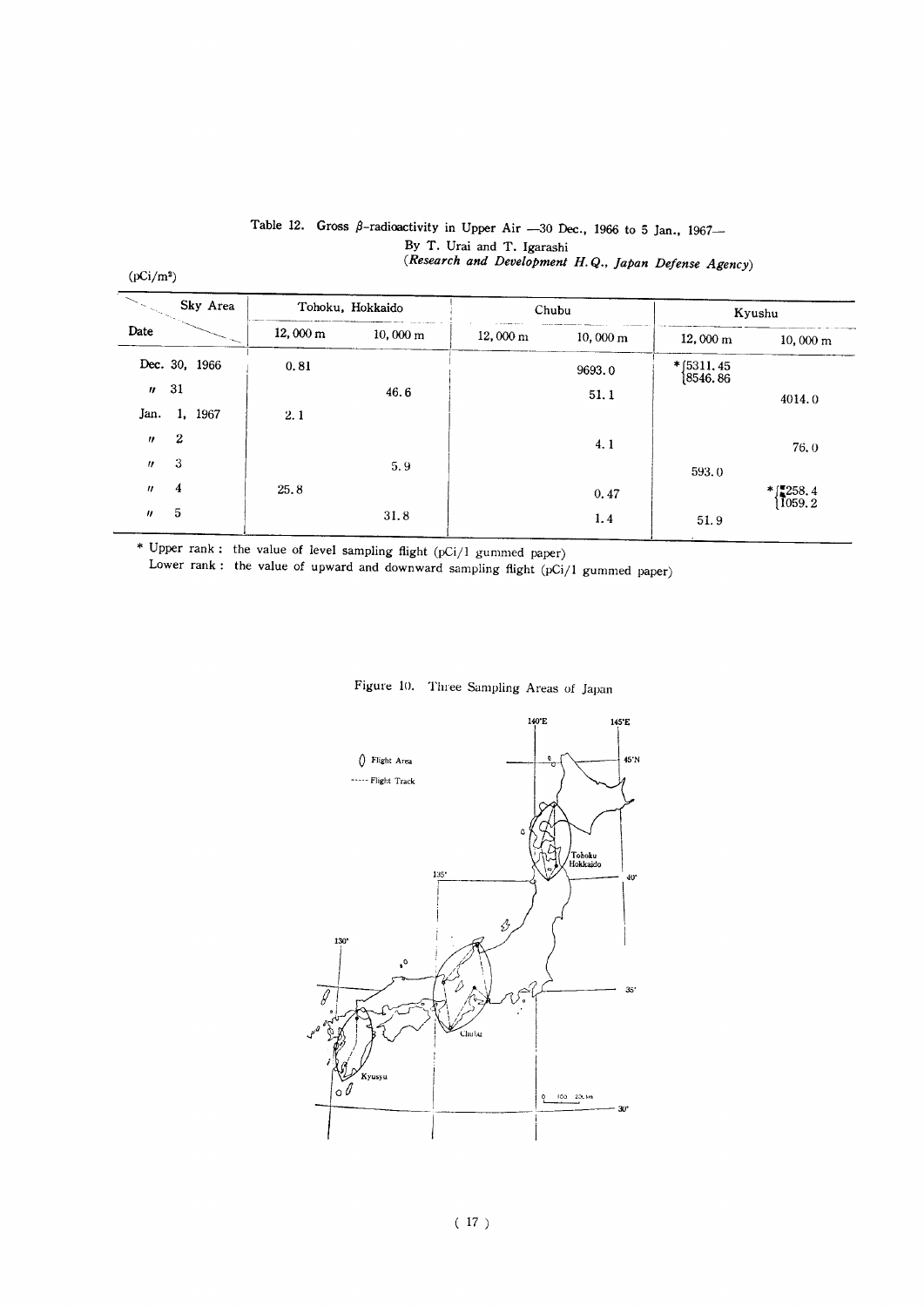

#### **Highly Radioactive Fallout Particles**

Part 1. (National Institute of Radiological Sciences)

The monitoring of highly radioactive fallout particles has been performed on the roof of building of National Institute of Radiological Sciences in Chiba City, using a gamma-ray scintillation counter synchronized with recorder.

A NaI(Tl) scintillator  $(2 \text{ in. } \phi \times 1.5 \text{ in.})$  was used as a detector, the out put of which was fed to the single channel pulse height analyser. And a receptacle on the detector for collection of highly radioactive fallout particles was 20 cm in diameter and 30cm in depth. Background of the detector was in 9,000 cpm.

At 10.15 a.m. on 30 December 1966, radioac-

tivity of the fallout measured by the detector was 75,000 cpm as shown in Figure 13, and by the recorder, it was clearly observed that they had fallen during 5.15 a.m. to 10.15 a.m.

Highly radioactive particles showing 4.5 to  $74 \text{ m}\mu\text{Ci}$  were counted up to 176 over  $1 \text{ m}^2$ , and those particles were easily detected with a Geiger-Müller survey meter of end window type.

Daily sampling of the particles was continued by using vinyl sheet collector, about 1 m<sup>2</sup>, prepared on the roof of building of the Institute. Results obtained are indicated in Table 13.

The particles were analyzed by scintillation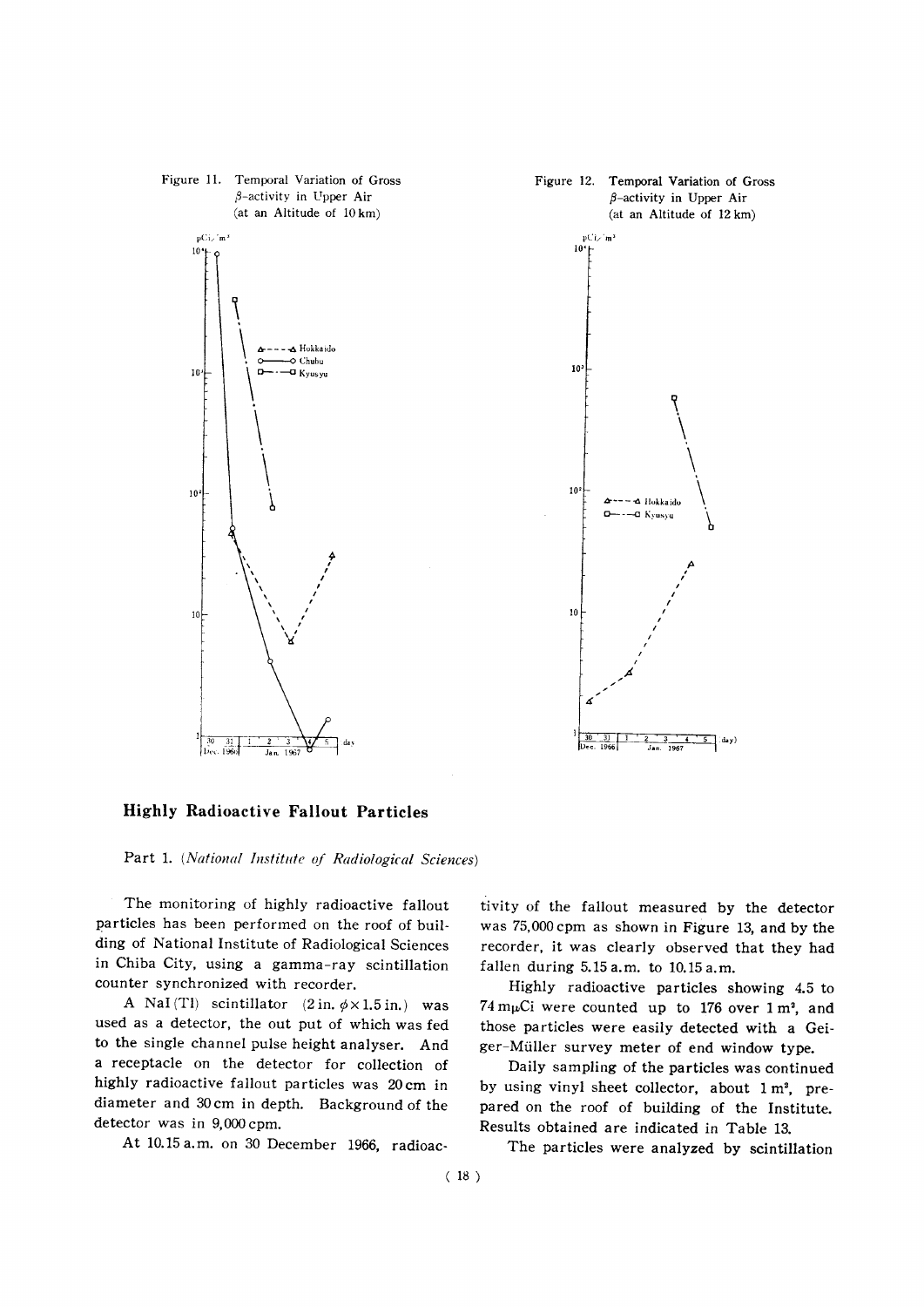The changes gamma-ray spectroscopic method. in gamma spectrum as a result of decay are shown in Figure 14.

The particles were proved to contain a great deal of Neptunium-239 followed by Molybdenum-99+Technetium-99 m, Cerium-143, Zirconium-97  $+$ Niobium-97 m + Niobium-97 and Barium-140+ Lanthanum-140.

After radioactive nuclides as mentioned above has decayed, the main radioactivity on 7 February 1967 seems to be originated from Cerium-141, Zirconium-95+Niobium-95, Barium-140+Lanthanum-140, Ruthenium-103 and Neodynium-147.

From the results of analyses, these highly radioactive fallout particles were considered to be originated from the debris of the 5th nuclear explosion test by the People's Republic of China which was carried out on 28 December 1966.





Table 13. Survey of Highly Radioactive Fallout Particles By M. Saiki, T. Koyanagi, K. Kimura, Z. Murakoshi and H. Kawamura (National Institute of Radiological Sciences)

|                                                 |    |                  |                      |                   |                                  |                               |                   |           | Fall Rate | Radioactivity of a Particle $(m\mu Ci)$ |     |      |  |
|-------------------------------------------------|----|------------------|----------------------|-------------------|----------------------------------|-------------------------------|-------------------|-----------|-----------|-----------------------------------------|-----|------|--|
| Date of Sampling                                |    |                  |                      |                   |                                  | /number of\<br>$particle/m^2$ | Maximum           | Minimum   | Mean      |                                         |     |      |  |
|                                                 |    |                  |                      |                   | $\sim$ 11.00 a.m., 30 Dec., 1966 |                               |                   |           | 176       | 74.0                                    | 4.5 | 23.0 |  |
| 4.00 p.m., 30 Dec., $1966 \sim \frac{1}{1966}$  |    |                  |                      |                   |                                  | 31                            | $^{\prime\prime}$ |           | 51        | 27.0                                    | 2.7 | 9,7  |  |
| 2.00 p.m., 31 $y \sim 10.00$ a.m., 1 Jan., 1967 |    |                  |                      |                   |                                  |                               |                   |           | 31        | 7.7                                     | 0.9 | 4.0  |  |
| 10.00 a.m., 2 Jan., $1967 \sim$                 |    |                  |                      | $\mathbf{u}$      |                                  |                               | $3 \frac{1}{2}$   |           | 28        | 7.2                                     | 0.5 | 3.4  |  |
| $\boldsymbol{H}$                                | -3 | ,,               | $\sim$               | $^{\prime\prime}$ |                                  | 4                             | $^{\prime\prime}$ | $\bullet$ | 20        | 4.1                                     | 0.7 | 1.7  |  |
| 11                                              | 4  | $\boldsymbol{H}$ | $\sim$ 12,00 p.m., 5 |                   |                                  |                               | $\overline{ }$    |           | 20        | 3.2                                     | 0.6 | 1.7  |  |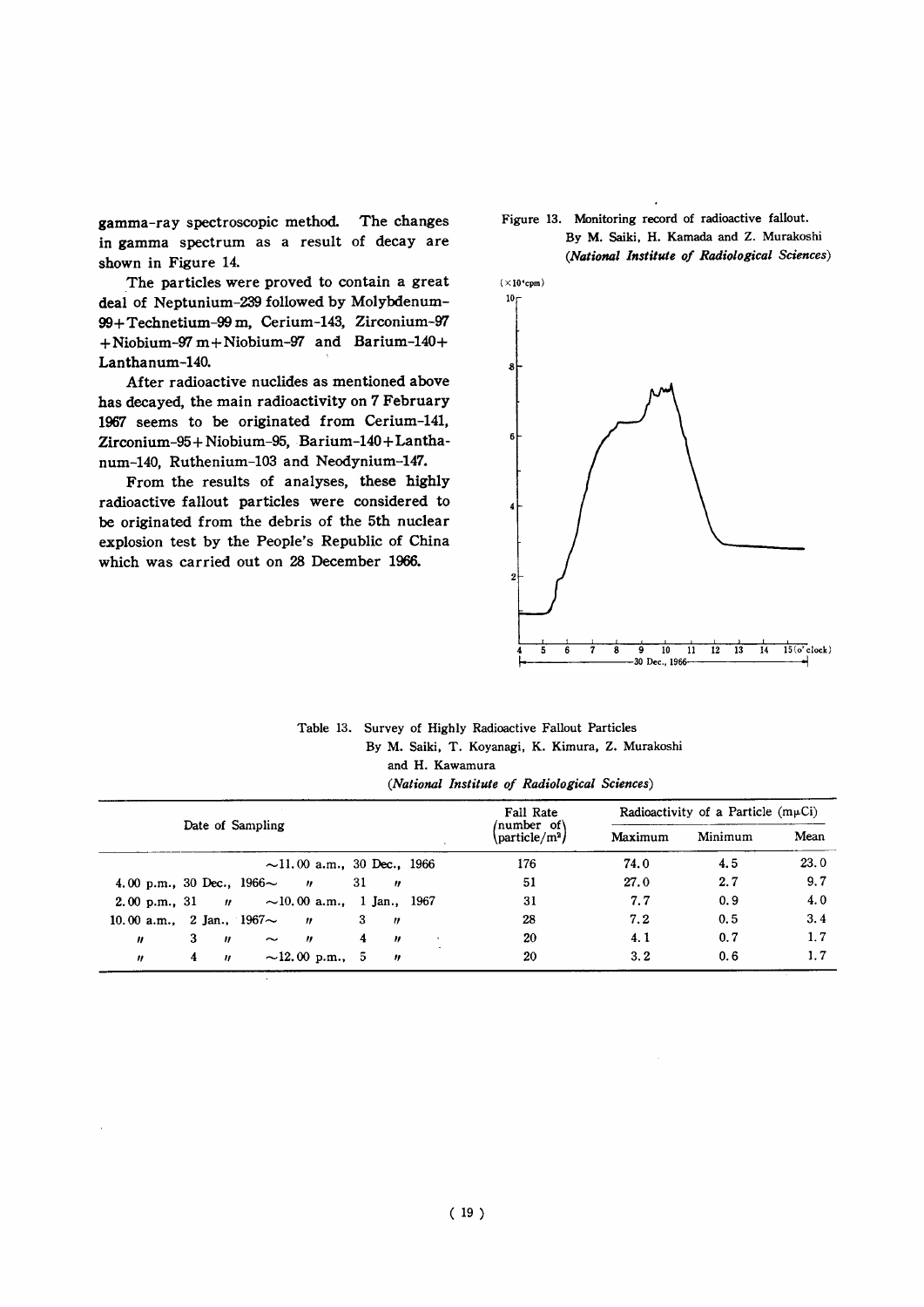

Figure 14. Gamma-ray Spectrum of Highly Radioactive Fallout Particle By M. Saiki, H. Kamada and K. Kimura

 $\hat{\mathcal{A}}$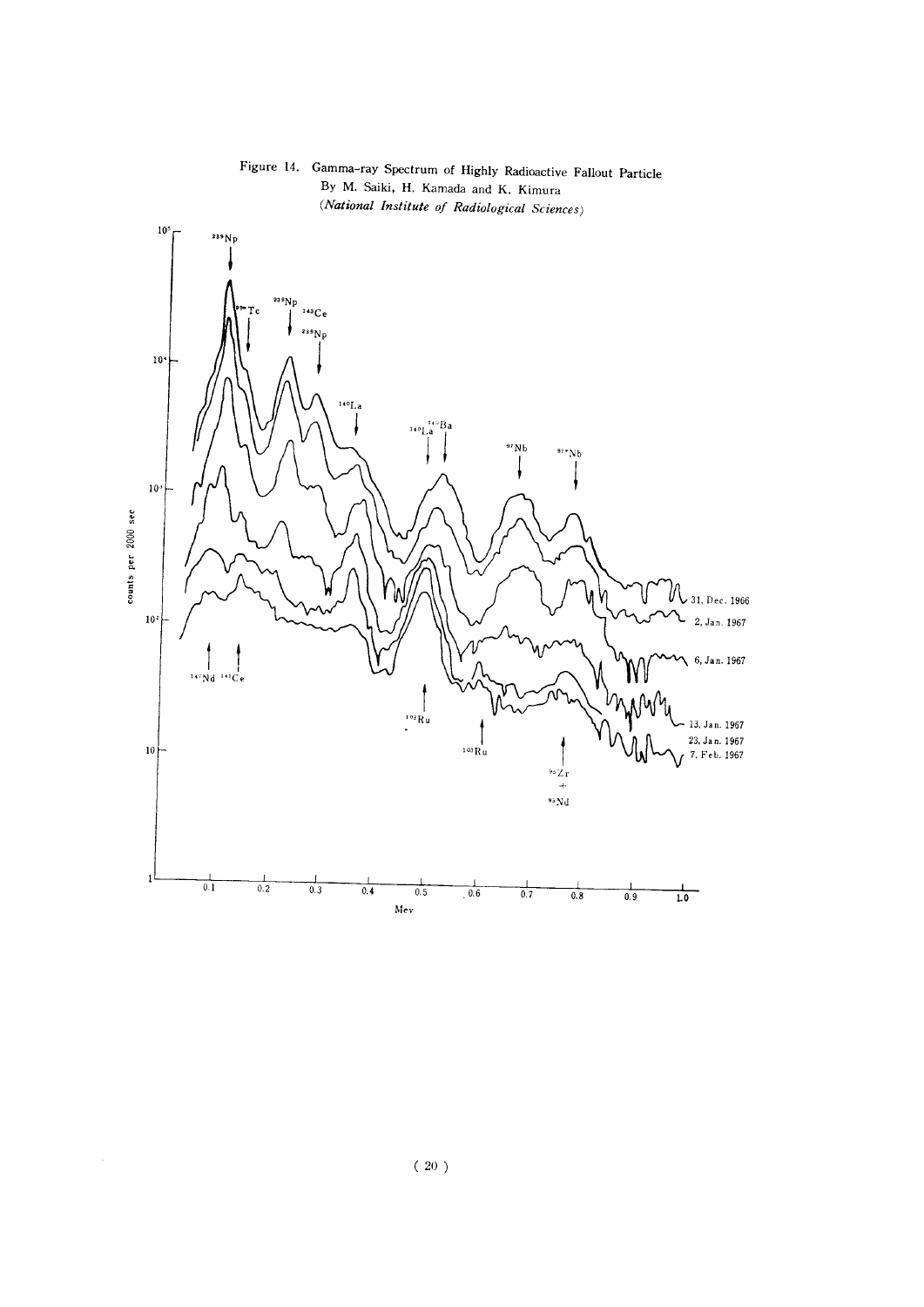The Meteorological Research Institute carried out radiochemical analysis of fallout particles collected on 13 January, 1967 when the effect of the 5th Chinese atomic detonation was detected.

Results obtained are indicated in Table 14.

| Table 14. Radiochemical Analysis of Highly Radioactive |
|--------------------------------------------------------|
| Fallout Particles $-13$ Jan., 1967-                    |
| By Y. Miyake, K. Saruhashi, Y. Katsuragi,              |
| T. Kanazawa and Y. Sugimura                            |
| (Meteorological Research Institute, Tokyo)             |
| (Percentage in Activity)                               |

| <b>Nuclides</b>                                                                                           | (Percentage in Activity)<br>Fission and induced product |  |  |
|-----------------------------------------------------------------------------------------------------------|---------------------------------------------------------|--|--|
| 339Np                                                                                                     | 6.4                                                     |  |  |
| 237TT                                                                                                     | 6.5                                                     |  |  |
| $\begin{array}{c}\n ^{99}\text{Mo}, \ ^{132}\text{Te} \\ ^{103}\text{Ru}, \ ^{106}\text{Ru}\n\end{array}$ | 6.7                                                     |  |  |
| $95Zr$ , $95Nb$                                                                                           | 6.8                                                     |  |  |
| $\begin{array}{c} 89{\text{Sr}}, 99{\text{Sr}}, \\ 140{\text{Ba}} \end{array}$                            | 13.2                                                    |  |  |
| The rare-earth elements                                                                                   | 60.4                                                    |  |  |

#### Radiochemical Separation of Radioactive Fallout

(National Institute of Radiological Sciences)

A sample of radioactive fallout was collected for radiochemical separation during 9.00 a.m., 29 December, 1966 to 9.00 a.m., 5 January, 1967, using a stainless steel pot, 47 cm in diameter, 49 cm in depth.

After the sample was dried up, it was heated and layed in ashes, then fused with sodium carbonate and potassium carbonate, (the ratio is 1 to 1), by heating in a platinum crucible. The fused sample was radiochemically determined for radioactive nuclides after separation by barium sulfate, (Claude W. Sill and Conrad P. Willis, Anal, Chem. Vol. 38, No. 1, p. 97~102, 1966).

The separated nuclides was qualified by betaray spectrum, gamma-ray spectrum and decay on a each radioactive nuclide.

The measured beta-ray spectra using a low back ground beta-ray spectrometer are shown in Figure 15.

Curve I. the spectrum 10 days after collection obtained on sample which collected during 9.00 a.m., 29 to 9.00 a.m., 30 December, 1966, shows the presence of a great deal of Barium-140+Lanthanum-140 emitting  $1.0 \sim 1.6$  Mev. of main maximum beta-ray and 2.2 Mev. of maximum one, and Curve II, 14 days after collection, shows the

result of decay. Curve  $\mathbb{I}$ , the spectrum on 13 January 1967 of Cerium, Barium, Lanthanum and Strontium fraction separated from sample which collected during 9.00 a.m., 29 December, 1966 to 9.00 a.m., 5 January 1967, shows the presence of Barium-140+Lanthanum-140. Curve N, the spectrum on the same day of Neptunium fraction separated from the same sample, shows the presence of Neptunium-239 emitting  $0.33 \sim 0.38$ Mev. of main maximum beta-ray and 0.72 Mev. of maximum one.

Gamma-ray spectra of the Cerium, Barium, Lanthanum and Strontium fraction, Zirconium and Strontium fraction and Neptunium fraction, which were measured using the 400 channel gamma-ray pulse height analyser on 12 January, 1967 are shown in comparison to the original sample in Figure 16.

In Curve 1, the spectrum of original sample, all peaks shown are identifiable with the nuclides indicated. Curve 2, spectrum of Cerium, Barium and Lanthanum fraction, shows photo-peaks originated from Cerium-141, -143 and Barium-140+ Lanthanum-140. A photo-peak in Curve 3, spectrum of Zirconium fraction, is attributable to Zirconium-95+Niobium-95. In Curve 4, the spec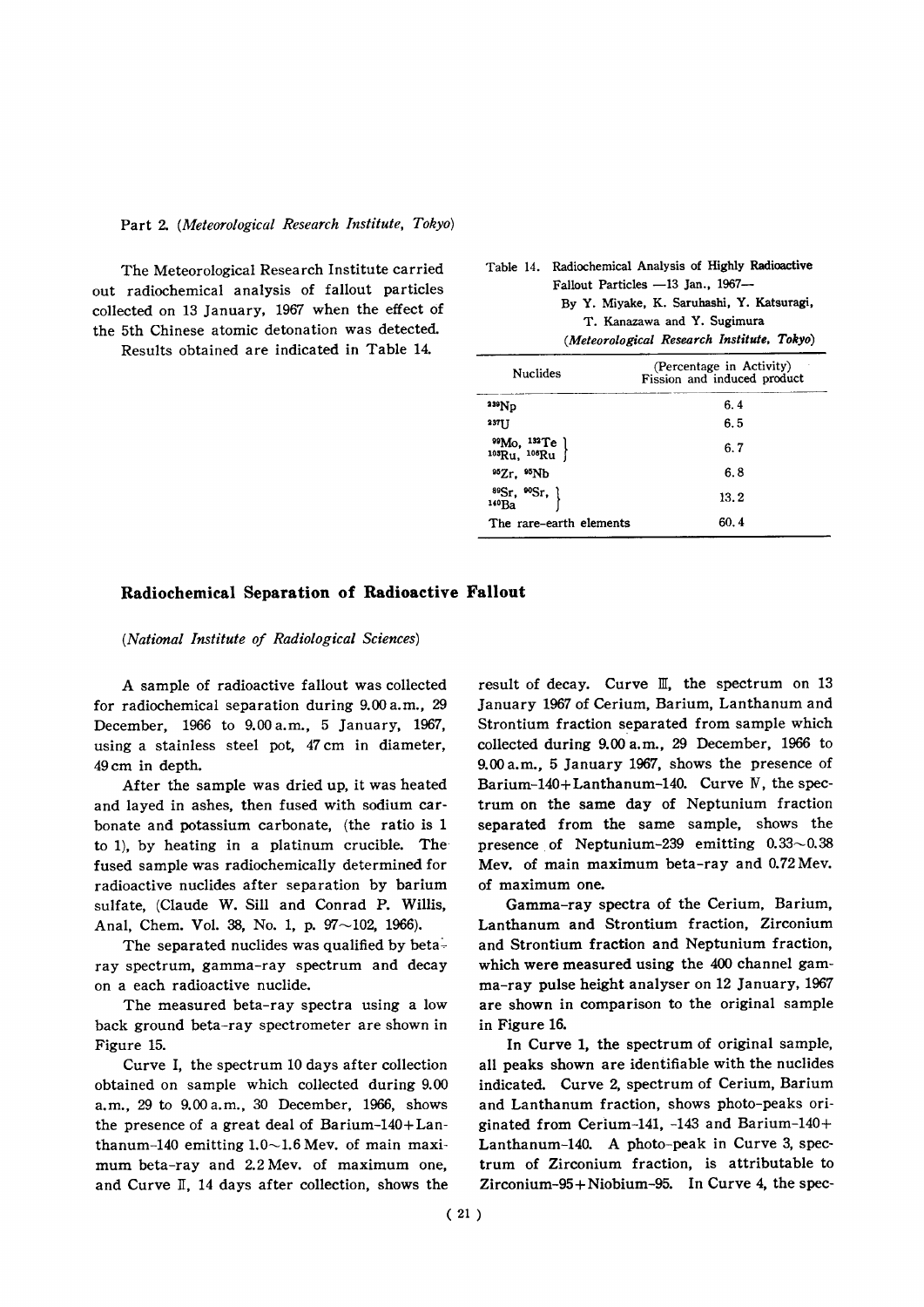trum of Neptunium fraction, all photo-peaks shown are attributable to Neptunium-239.

nuclides by beta-ray counting with Geiger Müller counter, are indicated in Table 15.

The results obtaind, composition of radio-



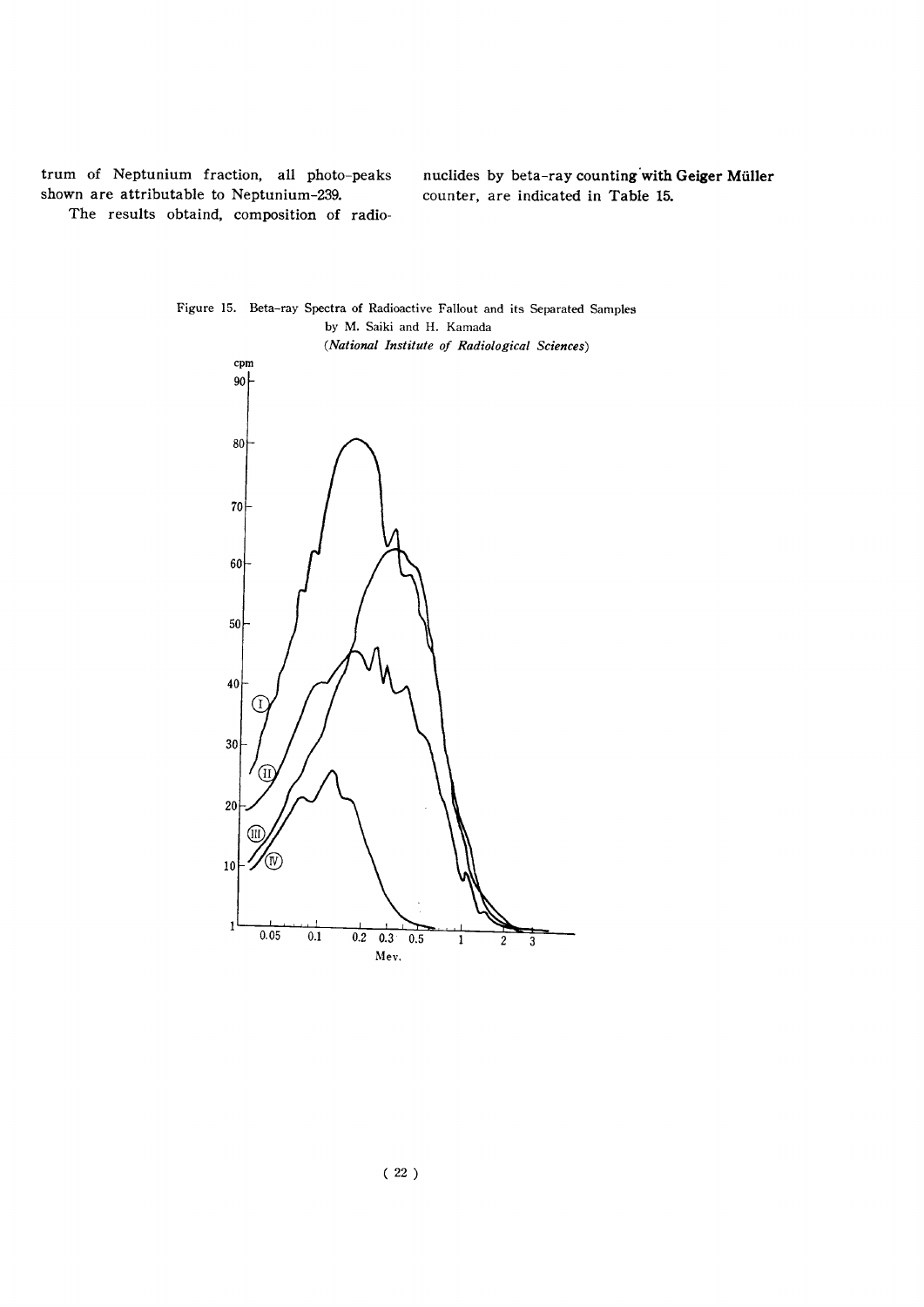

Figure 16. Gamma-ray Spectra of Radioactive Fallout and its Separated Samples By M. Saiki, H. Kamada and T. Koyanagi (National Institute of Radiological Sciences)

Table 15. Radioactivity Composition in Total Beta-activity -12 Jan., 1967-By M. Saiki and H. Kamada (National Institute of Radiological Sciences)

| Days after<br>Nuclear Test | Radionuclides                             | Beta-ray<br>Radioactivity (%) |
|----------------------------|-------------------------------------------|-------------------------------|
| 15                         | <sup>239</sup> Np                         | 16                            |
|                            | $140Ba + 140La$<br>141Ce<br>143Ce<br>89Sr | 39                            |
|                            | $^{95}Zr + ^{95}Nb$<br>89Sr               | 19                            |
|                            | 10 <sub>3</sub> Ru<br>131 J<br>and others | 26                            |

#### Radioactive Iodine in Milk

(National Institute of Radiological Sciences and National Institute of Animal Industry)

Concentrations of radioactive iodine in milk were determined by National Institute of Radiological Sciences during the period from 30 December, 1966 to 26 January, 1967.

Milk samples were market milk and raw milk, which were taken from a farm and a milk collecting center located in the northern part of

Chiba prefecture and the other samples were collected from farms in Kumamoto and Sapporo. Sampling locations are indicated in Figure 17.

Iodine was chemically separated and measured by using an Iodine-131 standard with a betaray low back ground counter.

Results obtained are shown in Table 16 and 17.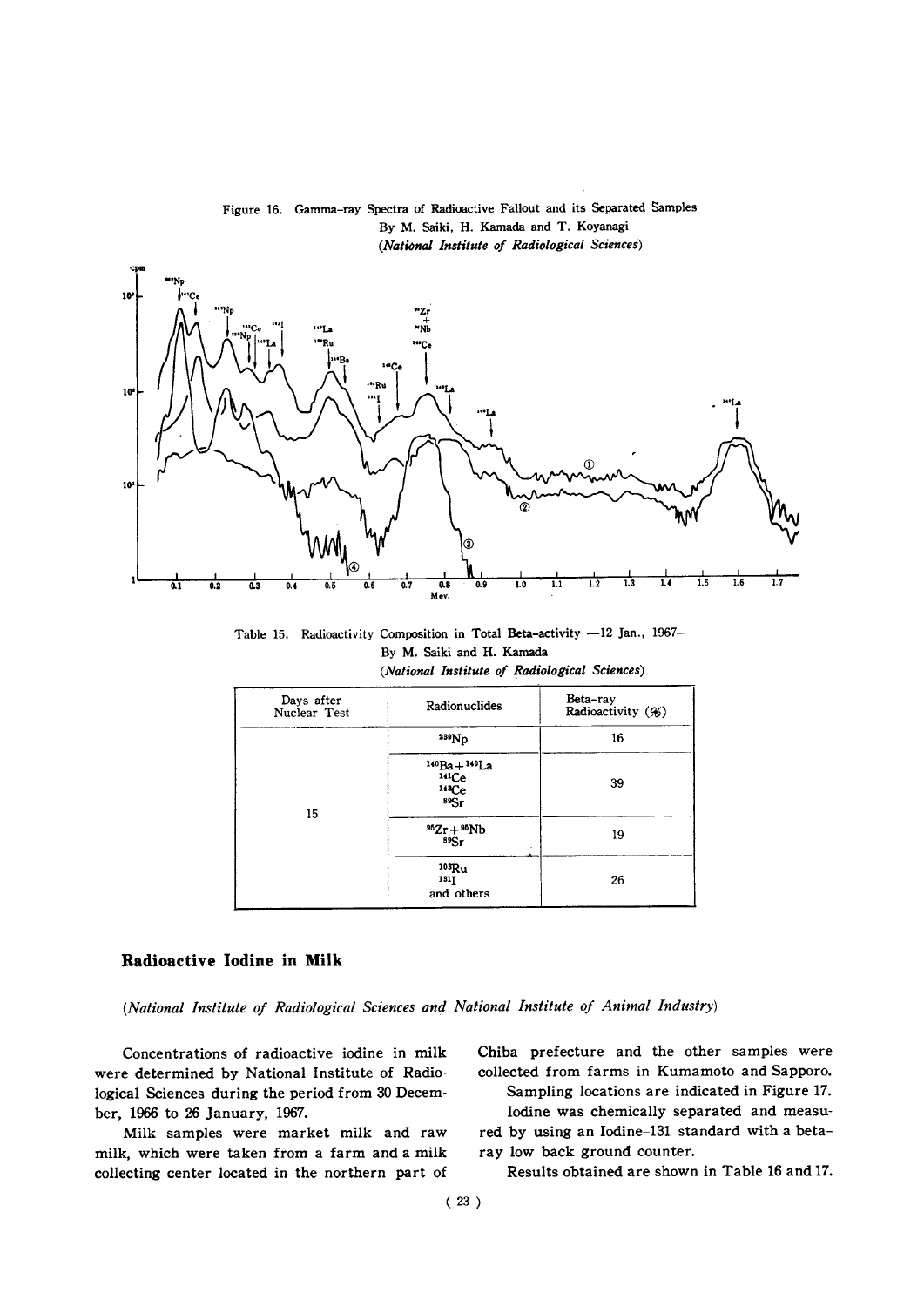It is considered that the considerable percentage of radioactivity depends upon Iodine-132 and Iodine-133.

Figure 17. Milk Sampling Locations



Table 16. Radioactive Iodine in Milk collected from the Northern part of Chiba prefecture -30 Dec., 1966 to 26 Jan., 1967-

By M. Saiki, G. Tanaka, Y. Ohmomo, K. Nakamura, H. Kawamura,

H. Yamaguchi, \*H. Danbara and T. Mitsuhashi

(National Institute of Radiological Sciences, \*National Institute of Animal Industry)

|                                                                                               | Date of<br>Sampling                                                                                                                                                                                                                            | Date of<br>Determination                                                                                                                                                                                  | Farm                                                | Radioactive Iodine (pCi/l)                                                  |                                                                                |
|-----------------------------------------------------------------------------------------------|------------------------------------------------------------------------------------------------------------------------------------------------------------------------------------------------------------------------------------------------|-----------------------------------------------------------------------------------------------------------------------------------------------------------------------------------------------------------|-----------------------------------------------------|-----------------------------------------------------------------------------|--------------------------------------------------------------------------------|
|                                                                                               |                                                                                                                                                                                                                                                |                                                                                                                                                                                                           |                                                     | Milk collecting center                                                      | Market                                                                         |
| 31<br>$\frac{2}{3}$<br>$\frac{4}{5}$<br>6<br>7<br>9<br>10<br>11<br>12<br>13<br>16<br>18<br>21 | 30 Dec., 1966<br>$^{\prime\prime}$<br>Jan., 1967<br>$\boldsymbol{\eta}$<br>$^{\prime\prime}$<br>"<br>$^{\prime\prime}$<br>11<br>11<br>$^{\prime\prime}$<br>$^{\prime\prime}$<br>$^{\prime\prime}$<br>11<br>11<br>11<br>11<br>$^{\prime\prime}$ | 31 Dec., 1966<br>11<br>1 Jan., 1967<br>11<br>"<br>11<br>"<br>"<br>"<br>11<br>10<br>"<br>11<br>$^{\prime\prime}$<br>12<br>11<br>13<br>$^{\prime\prime}$<br>16<br>11<br>18<br>11<br>23<br>$^{\prime\prime}$ | 27<br>225<br>275<br>68<br>20<br>17<br>10<br>6<br>23 | 33<br>167<br>26<br>164<br>69<br>70<br>80<br>58<br>26<br>21<br>15<br>10<br>6 | $25*$<br>63**<br>$26*$<br>$21*$<br>29**<br>$7*$<br>$29**$<br>$10***$<br>$3***$ |
| 23<br>26                                                                                      | $\boldsymbol{\eta}$<br>11                                                                                                                                                                                                                      | 24<br>$^{\prime\prime}$<br>28<br>$^{\prime\prime}$                                                                                                                                                        |                                                     |                                                                             | $2***$                                                                         |

\* Milk purchased from Chiba city Note;

\*\* Milk purchased from Kashiwa city, Chiba

\*\*\* Milk purchased from Tokyo